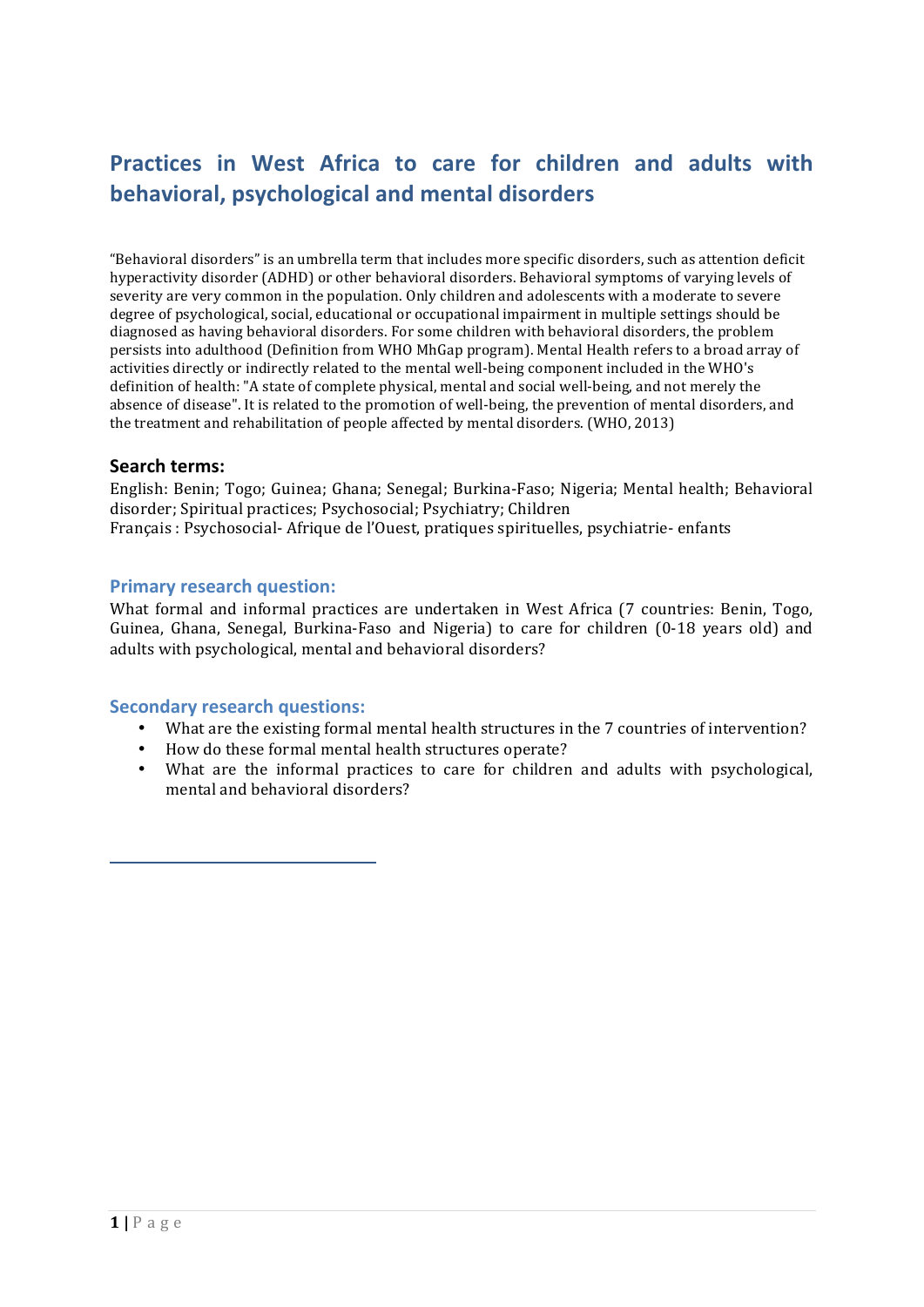### **Research aim and methodology**

The aim of this research is to highlight the formal and informal practices that are undertaken in 7 countries of West Africa (Benin, Togo, Guinea, Ghana, Senegal, Burkina-Faso and Nigeria) to care for children  $(0-18 \text{ years old})$  and adults with psychological, mental and behavioral disorders. The WHO Mental health Gap Action Programme (mhGap) and the WHO Mental Health Atlas served as a baseline and in order to get a comprehensive picture of the mental health system per country, we used up-to-date country situation analysis reports on mental health by P.Koffi for Burkina Faso, S. Oyewusi for Nigeria, K. Dassa & CBM for Togo and K. Humphrey & MhLap for Ghana. Furthermore, in an effort to support our research, a survey was carried out with 8 key stakeholders from Nigeria, Guinea and Togo. Using a qualitative method, a questionnaire (Appendix 1.3.) with open-ended questions was distributed.<sup>1</sup> The survey aims at finding additional information on prevalence of mental disorders and psychologists, techniques and approaches of psychologists and psychiatrists, community care and beneficial traditional practices for children and adults with mental, psychological and behavioral disorders. Some results that were not found in our research will be added to the literature review accordingly.

### **Introduction**

Although the idea of health without mental health sounds absurd, mental health is perhaps the most neglected aspect of health in developed and developing nations. Addressing mental disorders often appears to be an afterthought in health and social policy development, added to existing 'more important health issues' rather than a part of individual and population overall health and wellbeing (Ngui, Khasakhala, Ndetei, & Roberts, 2010). It is an essential and inseparable component of health – as per the Lancet series on global mental health – as it interacts with other health conditions, such as cardiovascular disease, diabetes, HIV/AIDS or malaria (Prince, et al., 2007).

Because of high rates of mortality from other communicable and other non-communicable diseases, mental disorders often receive little attention from governments, and are still at the bottom of the list of health priorities for policymakers (Moron-Nozaleda, Gomez de Tojeiro, cobos-Munoz, & Fernandez-Liria, 2011). Mental health disorders have never been ranked in the top ten priority lists of public health significance when mortality indicators alone have been used (Berdirhan Üstün, 1999). However, the Global Burden of disease included "disability" in the equation in calculating Disability Adjusted Life Years (DALYs) and as a result mental disorders are ranked almost as high as cardiovascular diseases and respiratory diseases and surpassed all different types of cancer and HIV. The Global Burden of mental disorders highlights the magnitude of the problem as loss of life years in terms of human productivity as well as social functioning (Berdirhan Üstün, 1999) and hence in terms of national economic development (WHO, 2002). The burden of unmet mental health needs is especially high among children and youths (Flisher, Kramer, Grosser, Alegria, Bird, et al, 1997 ; (Ngui & Flores, 2007) and about 10 to 20% of all children are affected by one or more mental or behavioral problems (Ngui, Khasakhala, Ndetei, & Roberts, 2010).

In Africa, it has been established that the figure is higher than the global prevalence rates of mental disorders (WHO, 1999). The prevalence of mental disorders among outpatients ranges between 20-40% in Africa. (Nyong'O, 2011)

As stated by Koffi (2012) from Burkina Faso, risks factors for mental disorders are:

Internal and external migration flow is very important

<u> Andreas Andreas Andreas Andreas Andreas Andreas Andreas Andreas Andreas Andreas Andreas Andreas Andreas Andreas</u>

- Uncontrolled urbanization and its consequences of promiscuity and disorganization of the old solidarities
- Youth unemployment and use of psychoactive substances

 $1$  The respondents were as follows: 1 mental health advisor (Nigeria), 1 CEO of an autism and related developmental disabilities center (Nigeria), 1 psychologist (Togo), 1 consultant psychiatrist (Nigeria), 2 project coordinators of community/national Mental Health program (Nigeria, Guinea), 1 project coordinator in a Mental Health Center (Nigeria) and 1 general and public health doctor, director of a NGO (with a mental health department, Guinea).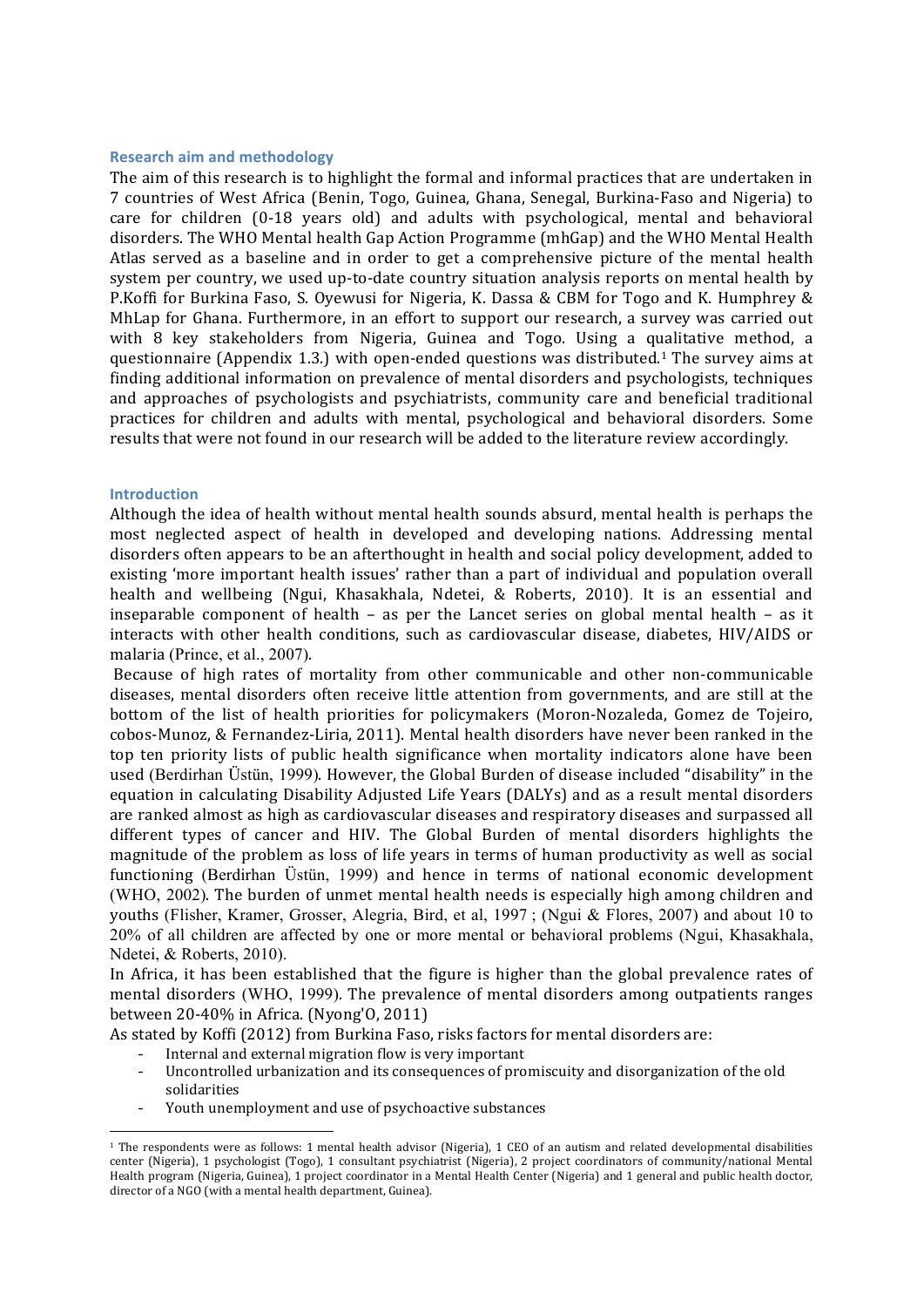- The marginalization of women
- Poverty
- Malnutrition especially in children and pregnant women
- Early and unwanted pregnancy
- Endemic/epidemic diseases that cause significant morbidity and mortality especially among children
- Head injuries as a result of many traffic accidents
- Childbirth unassisted by a health professional

## **Prevalence of mental disorders in adults and children**

Neuropsychiatric disorders<sup>2</sup> comprise 10% of the burden of disease in Africa (WHO, 2008). In all regions, neuropsychiatric conditions are the most important causes of disability, accounting for around one third of Years Lost due to Disability (YLD) among adults aged 15 years and over (WHO, 2004). The difference in the prevalence of mental disorders doesn't appear to be significant, although there might be less consultation for neurotic disorders.

Studies (Dassa & CBM, 2012) done in Togo shows that psychopathological decompensation among African refugees are more expressed in children through learning difficulties  $(25.64\%)$ , depression  $(15.38\%)$  and enuresis  $(12.82\%)$ , and in adults through depression  $(29.85\%)$ , post traumatic stress disorder  $(14.92\%)$  and acute psychoses  $(20.90\%)$ . Depression, Mood/affective disorders<sup>3</sup>, schizophrenia/delusional disorders are among the most common reason for consultation in psychiatric facilities (with different ranking according to countries and facilities- inpatient or outpatient). Some other reasons for consultation are: Epilepsy (considered as a mental illness), intellectual disabilities (especially in some areas of Togo due to iodine deficiency) and drug abuse related disorders. (Appendix 1.1.)

## 1. Formal elements of the mental health systems in West Africa

## **Government & Financing**

Government budget and expenditures on mental health are often inexistent or very low. Table 1 shows the data available on health expenditure and the proportion spent on mental health per country. There are no data for Guinea, Togo and Senegal.

| <b>Countries</b>                            | Benin <sup>4</sup>            | $\bm{\mathsf{N}}$ igeria $^5$ | $^{\dagger}$ Burkina Faso $^{\rm 6}$ $\parallel$    | $ $ Ghana $^{\rm 7}$ |
|---------------------------------------------|-------------------------------|-------------------------------|-----------------------------------------------------|----------------------|
| Health budget                               | $0.062$ of<br>national budget | 5.82% of<br>  GDP             | $\vert$ 13,5% of total<br>government<br>expenditure |                      |
| Mental health<br>budget<br>of health budget | Less than 0                   | 3.30%                         |                                                     | $1.30\%$             |

Table 1

## - Data Unavailable

 

GDP is the total amount that the whole country produces; Government expenditure includes all government consumption and investment but excludes transfer payments made by a state. National budget have an economic, political and technical basis. It is the forecast of the likely levels of revenues and expenses.

<sup>&</sup>lt;sup>2</sup> "Neuropsychiatry is a field of scientific medicine that concerns itself with the complex relationship between human behavior and brain function, and endeavors to understand abnormal behavior and behavioral disorders on the basis of an interaction of neurobiological and psychological-social factors. It is rooted in clinical neuroscience and provides a bridge between the disciplines of Psychiatry, Neurology and Neuropsychology". (Sachdev, 2005)

<sup>&</sup>lt;sup>3</sup> Mood disorder is the term designating a group of diagnoses in the Diagnostic and Statistical Manual of Mental Disorders (DSM IV TR) classification system where a disturbance in the person's mood is hypothesized to be the main underlying feature. The classification is known as mood (affective) disorders in ICD 10.

<sup>4</sup> WHO. (2007). *WHO - Assessment Instrument for Mental Health Systems (WHO-AIMS) report in the Republic of Benin.*

<sup>5</sup> WHO. (2011). *Mental Health Atlas - Nigeria.*

<sup>6</sup> Koffi, P. (2012). *Burkina Faso Country Situation Analysis.*

<sup>7</sup> Humphrey, K., & MhLap. (2012). *Mental Health Care Situation Analysis in Ghana.*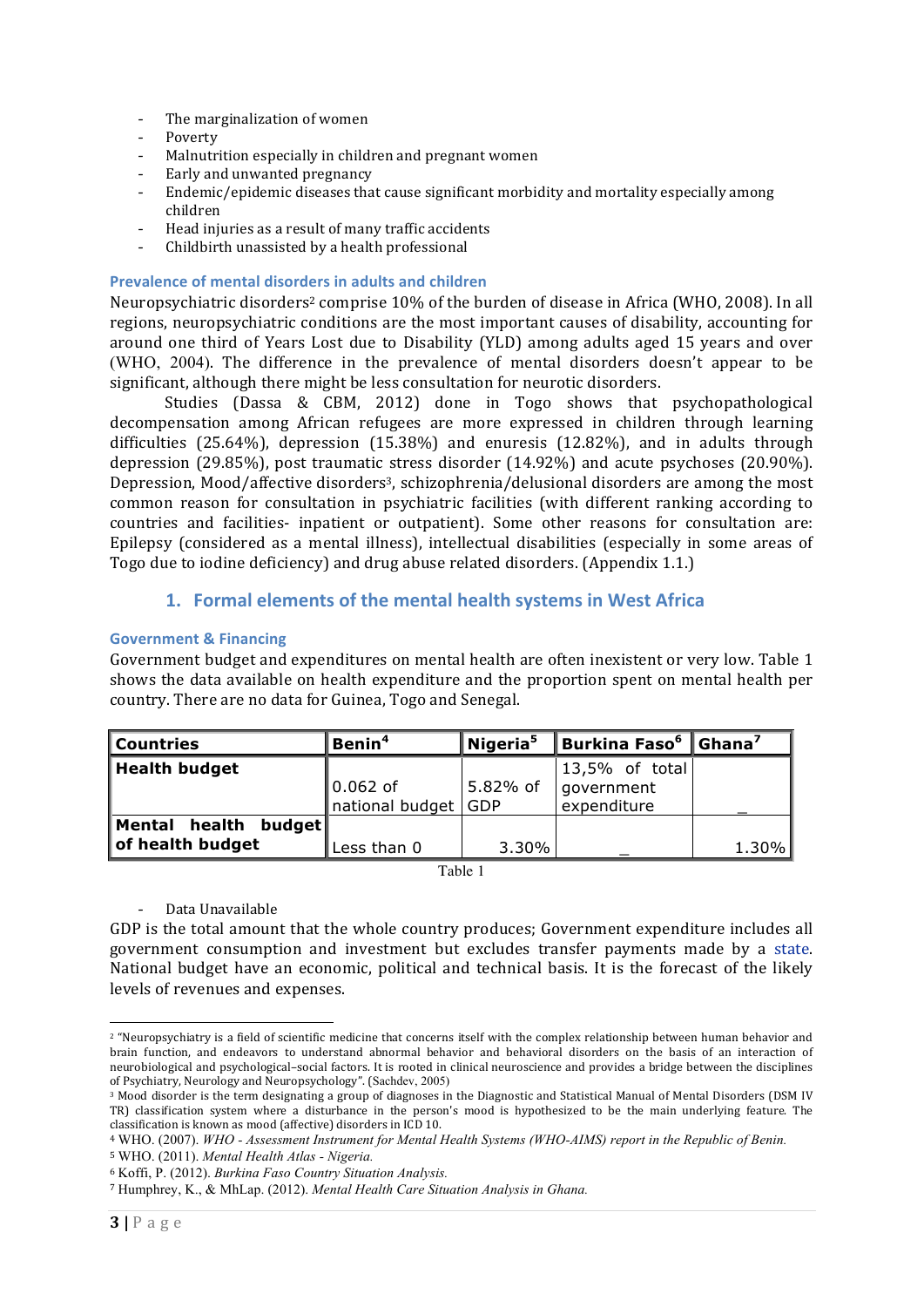In Nigeria, the National Health Insurance Scheme provides short-term coverage for "affective mental disorders", but currently payment for drugs is out of pocket and this provision through the health insurance scheme is presently for workers in the formal sectors. (Oyewusi, 2012)

## **Legislation**

Mental health policy is present and was recently revised in Senegal and Guinea (policy and plan). These legislative frameworks include timelines for the implementation of the mental health plan, shift of services and resources from mental hospitals to community mental health facilities, integration of mental health services into primary care and special care for handicapped children and adolescents. In Guinea, the mental health plan components include integration of mental health services into primary care. However, dedicated mental health legislation does not exist and legal provisions concerning mental health are not covered in other laws (e.g., welfare, disability, general health legislation etc.).(WHO,  $2011$ )

In Nigeria (since 2003), Ghana (since 2011) and Togo, a mental health bill proposal is currently being discussed in parliament. In Nigeria the bill would enhance the provision of access and appropriate care for people who have mental disorders in Nigeria and also make adequate provisions for its implementation in the national health budget (Oyewusi, 2012). In Ghana, the Mental Health Bill adopts a human rights-based approach in accordance with international agreements for the health care needs of a person with mental disorder. The current act of 1972 is outdated and service to take away the rights of people with mental disorders. Secondly, the bill makes provision for decentralization of mental health services. In order to reduce the abuse of people with mental illness within informal treatment facilities, the bill recommends that a mental health authority and tribunal be established to regulate the practices of traditional and faith healers (Humphrey & MhLap, 2012). The government strategic choice is to promote the integration of traditional and alternative medicine practice into the formal health system and support strategies to improve the quality of care provided by these practitioners along with an established traditional medicine list with treatment guidelines (WHO, 2007).

#### **Drugs**

In West Africa there is an overall shortage of basic psychotropic medicines and the drugs available are very expensive with no system for monitoring prices. There is a unit responsible for drug policy only in Burkina Faso and Nigeria. In Burkina, the Generic Purchasing Generic Central (CAMEG) is responsible for the supply of drugs to health facilities. In Nigeria, it is estimated that roughly 50% of all drugs on sale are fake or sub-standard. The Nigerian National Agency for Food and Drug Administration and Control (NAFDAC) has a high profile and is matched by some success in prosecuting those involved in the trade.

### **Structures**

Table 2 illustrates the availability of the different mental health services in the seven countries. A major problem found in those countries is the centralization of the facilities in the capital cities, with limited resources elsewhere.

In Ghana, the states hospitals are chronically overcrowded by as much as three times more mentally ill patients than beds. Inpatient stays are longer than required since families usually abandoned the patient due to the high level of stigma surrounding mental disorders.

- In Benin and Nigeria, less than 20% of primary health care doctors make referrals to mental health professionals. There are no formal avenues for professional interaction between primary health care staff and other care providers and traditional practitioners. (WHO, 2006, 2007).
- In Guinea and Senegal, official referral procedures for referring persons from primary care to secondary/tertiary care exist, as do referral procedures from tertiary/secondary care to primary care. (WHO, 2011).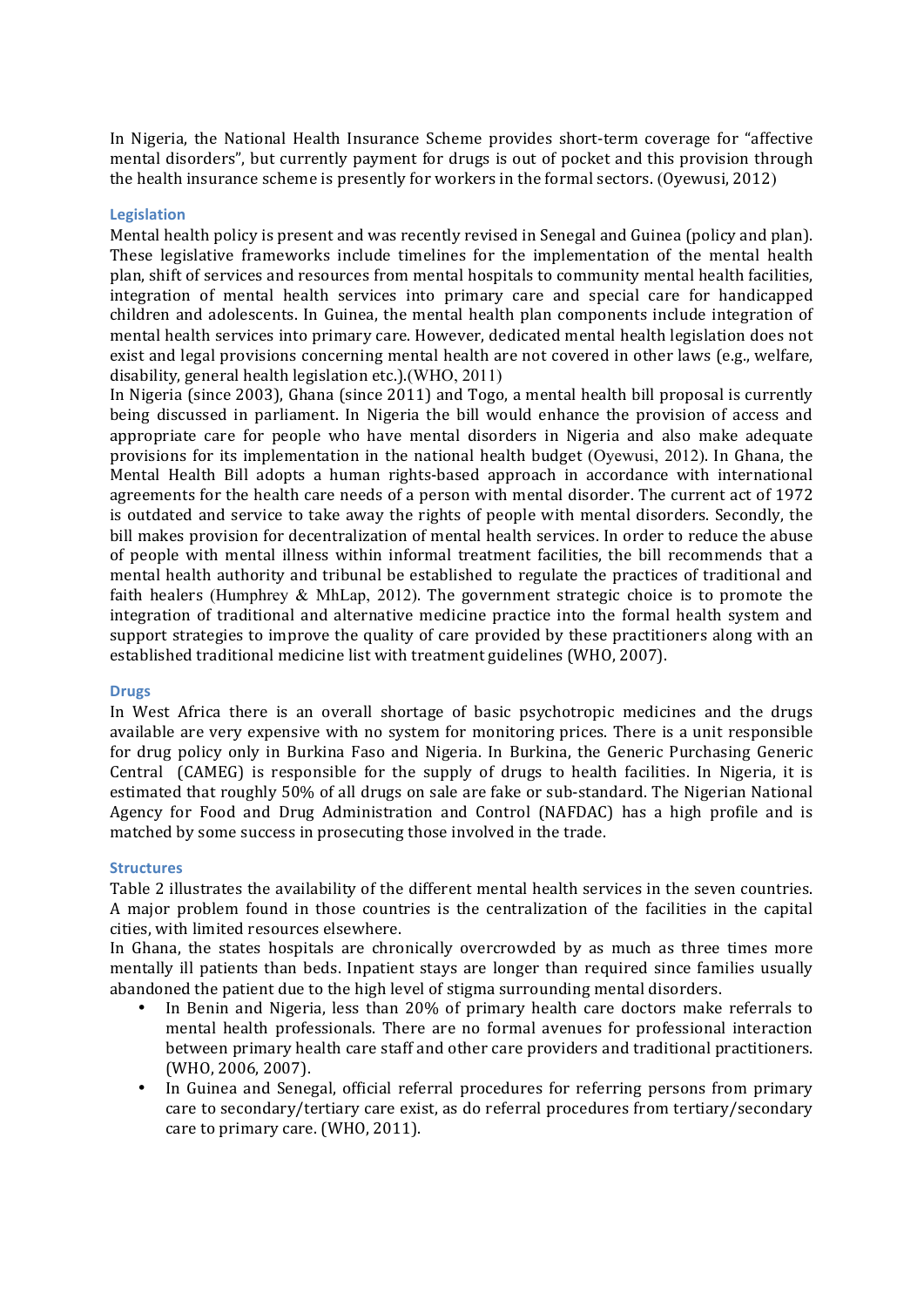In Burkina Faso, despite the adoption of primary health care strategy, recent evaluation revealed that health districts do not include mental health into their action plan. (Koffi, 2012).

| l Countries                                                 |   | Benin <sup>8</sup> Nigeria <sup>9</sup> Togo <sup>10</sup> |               | <b>Burkina</b><br>Faso <sup>11</sup> |    | Ghana <sup>12</sup> Senegal <sup>13</sup> Guinea <sup>14</sup> |  |
|-------------------------------------------------------------|---|------------------------------------------------------------|---------------|--------------------------------------|----|----------------------------------------------------------------|--|
| Community-based<br>health<br>l mental                       |   |                                                            |               |                                      |    |                                                                |  |
| l service                                                   | 4 | 3                                                          | 5             | 0                                    | 4  |                                                                |  |
| <b>Psychiatric hospitals</b>                                | 4 | 10                                                         |               | $\Omega$                             | 3  | 5                                                              |  |
| <b>Hospitals</b><br>  General<br>psychiatry<br>$\sf I$ with |   |                                                            |               |                                      |    |                                                                |  |
| departments                                                 | 0 | 24                                                         | 12            | 11                                   | 10 |                                                                |  |
| <b>NGOs/Associations</b>                                    | 4 | 8                                                          | 58            | 5                                    | 3  |                                                                |  |
| l Medical<br>and<br>psychological Center                    | 0 | O                                                          | $\mathcal{P}$ | $\Omega$                             |    |                                                                |  |
| MH Consultation<br>in<br>  General Medicine                 | 0 | 0                                                          | 3             | 33                                   |    |                                                                |  |
| Mental health<br>out-<br>patient facilities                 |   |                                                            |               |                                      |    | 10                                                             |  |

\_ Data unavailable

## **Child psychiatry**

Child psychiatry is often regarded as part of general psychiatry.

Senegal is the only country with a child psychiatry department, the Ker Xaley Center (Fall, Diouf, Thiam, Sylla, & Gueye, 2007). 

Table 2

- In Nigeria, mental health services for children and adolescents are found within 4 psychiatric outpatient facilities.
- In Ghana, there are 45 beds available for minors in the psychiatric hospitals (representing  $4\%$  of the total). Additionally, there are 10 residential facilities for children under 17 with intellectual disabilities, one in each of the regions. (Ofori-Atta, Read, Lund, & MHaPP-Research-Programme-Consortium, 2010)

## **Human resources**

Table 3 shows the total number of mental health staff in the different countries while table 4 represents the proportion of practitioners per 100000 population (allowing a comparison between the countries). The countries in table 4 are arranged in decreasing proportion of psychiatrists.

 

<sup>8</sup> WHO. (2007). *WHO - Assessment Instrument for Mental Health Systems (WHO-AIMS) report in the Republic of Benin.*

<sup>9</sup> Oyewusi, S. (2012). *Mental Health in Nigeria: a country situation analysis.*

<sup>10</sup> Dassa, K., & CBM. (2012). *Santé Mentale au Togo: Etat des lieux sur les ressources humaines, matérielles et institutionnelles.*

<sup>11</sup> Koffi, P. (2012). *Burkina Faso Country Situation Analysis.*

<sup>12</sup> Ofori-Atta, A., Read, U., Lund, C., & MHaPP-Research-Programme-Consortium. (2010). A situation analysis of mental health services and legislation in Ghana: challenges for transformation. *African Journal of Psychiatry , 13*, pp. 99-108. <sup>13</sup> WHO. (2011). *Mental Health Atlas 2011 - Department of Mental Health and Substance Abuse .*

<sup>14</sup> OSAR, O. S., & Kuthan, F. (2010). *Guinée Conakry: possibilités de prise en charge psychiatrique et traitement des PTSD.*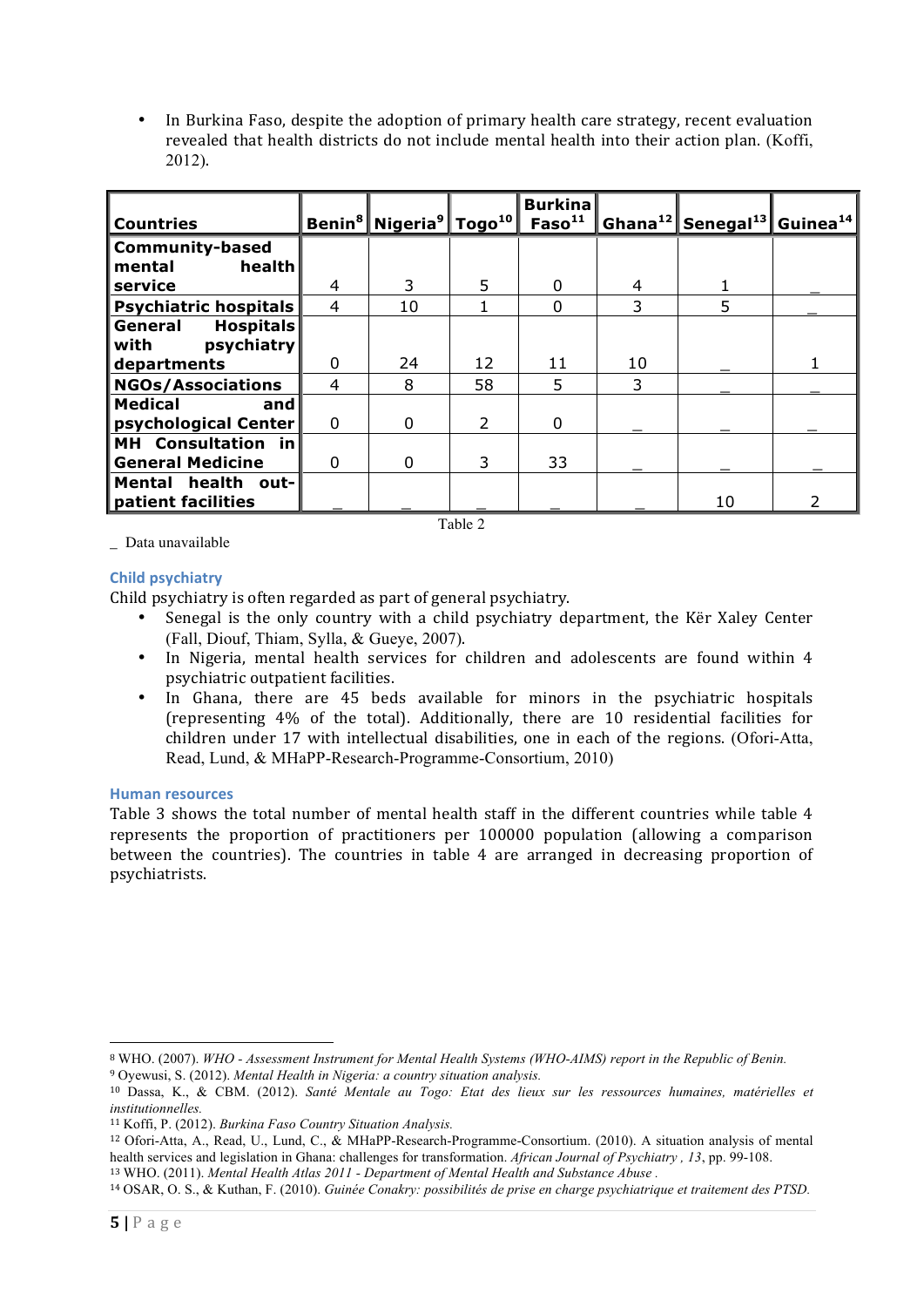| Country                                     | Benin <sup>15</sup> | Nigeria <sup>16</sup> | Togo <sup>17</sup> | <b>Burkina</b><br>$\textsf{Faso}^{18}$ | Ghana <sup>19</sup> | Senegal<br>20 | Guinea <sup>21</sup> |
|---------------------------------------------|---------------------|-----------------------|--------------------|----------------------------------------|---------------------|---------------|----------------------|
| <b>Population</b>                           | 9,598,787           | 170,123,740           | 6,961,049          | 17,275,115                             | 24,652,402          | 12,969,606    | 10,884,958           |
| Psychiatrist                                | 13                  | 149                   | 4                  | 8                                      | 12                  | 42            | 4                    |
| <b>Psychologists</b>                        |                     | 69                    | 40                 | 6                                      | 2                   |               | 0                    |
| Other doctors                               |                     | 0                     | 0                  |                                        |                     |               | 11                   |
| <b>Social workers</b><br>l in mental        |                     |                       |                    |                                        |                     | 12            | $\overline{0}$       |
| health sector                               | 21                  | 114<br>1460           | 0<br>29            | 116                                    | 80<br>210           | 101           | 7 <sup>1</sup>       |
| Nurses<br><b>Occupational</b><br>Therapists | 0                   | 35                    | 0                  | 0                                      | 1                   | 0             | $\overline{0}$       |
| Neurologist                                 |                     |                       | 6                  |                                        |                     |               |                      |
| MH specialists                              |                     |                       |                    | 49                                     |                     |               |                      |
| Other health<br>  workers                   |                     |                       |                    |                                        |                     | 74            |                      |

### Table 3

| Country                                  | Senegal | <b>Benin</b> | <b>Nigeria</b> | Togo | Ghana | <b>Burkina</b><br>Faso | Guinea |
|------------------------------------------|---------|--------------|----------------|------|-------|------------------------|--------|
| <b>Psychiatrist</b>                      | 0,32    | 0,14         | 0,09           | 0,06 | 0,05  | 0,05                   | 0,04   |
| <b>Psychologists</b>                     | 0,02    | 0,01         | 0,04           | 0,58 | 0,01  | 0,04                   |        |
| <b>Other doctors</b>                     | 0,01    | 0,01         |                |      |       |                        | 0,10   |
| <b>Social workers</b>                    | 0,09    | 0,01         | 0,07           | 0    | 0,33  | 0,01                   |        |
| <b>Nurses</b>                            | 0,78    | 0,22         | 0,86           | 0,42 | 0,85  | 0,67                   | 0,06   |
| <b>Occupational</b><br><b>Therapists</b> | 0       | 0            | 0,02           | 0    |       | 0                      | 0      |
| <b>Neurologist</b>                       |         |              |                | 0,09 |       |                        |        |
| <b>MH</b> specialists                    |         |              |                |      |       | 0,28                   |        |
| <b>Other health</b>                      |         |              |                |      |       |                        |        |
| workers                                  | 0,57    |              |                |      |       |                        |        |

Table 4

\_ Data unavailable

In the mental health sector, the world median rate of psychiatrists is 1.27, psychologists is 0.3, social workers is 0.23, nurses is 5.80, others MDs 0.34 and other health workers is 2.65 per 100,000 population respectively. (WHO, 2011). Senegal, Benin and Nigeria have the highest proportion of psychiatrists per population. Senegal has 2.5 times more psychiatrists than Benin and 8 times more than Guinea. The mean number of psychiatrists per 100,000 population for the 7 countries is 0.1 (i.e 1 psychiatrist per 1M inhabitants).

Togo has the highest proportion of psychologist by six times the average proportion of the 7 countries. Senegal, Ghana, Nigeria and Burkina Faso have the highest proportion of mental health nurses with an average of 0.79 nurses per 100,000 population while Guinea has around 10 times less nurses than than.

 

<sup>15</sup> WHO. (2011). *Mental Health Atlas 2011 - Department of Mental Health and Substance Abuse, World Health Organization -Benin.*

<sup>16</sup> Oyewusi, S. (2012). *Mental Health in Nigeria: a country situation analysis.*

<sup>17</sup> Dassa, K., & CBM. (2012). *Santé Mentale au Togo: Etat des lieux sur les ressources humaines, matérielles et institutionnelles.*

<sup>18</sup> Koffi, P. (2012). *Burkina Faso Country Situation Analysis.*

<sup>19</sup> Humphrey, K., & MhLap. (2012). *Mental Health Care Situation Analysis in Ghana.*

<sup>20</sup> WHO. (2011). *Mental Health Atlas.*

<sup>21</sup> WHO. (2011). *Mental Health Atlas.*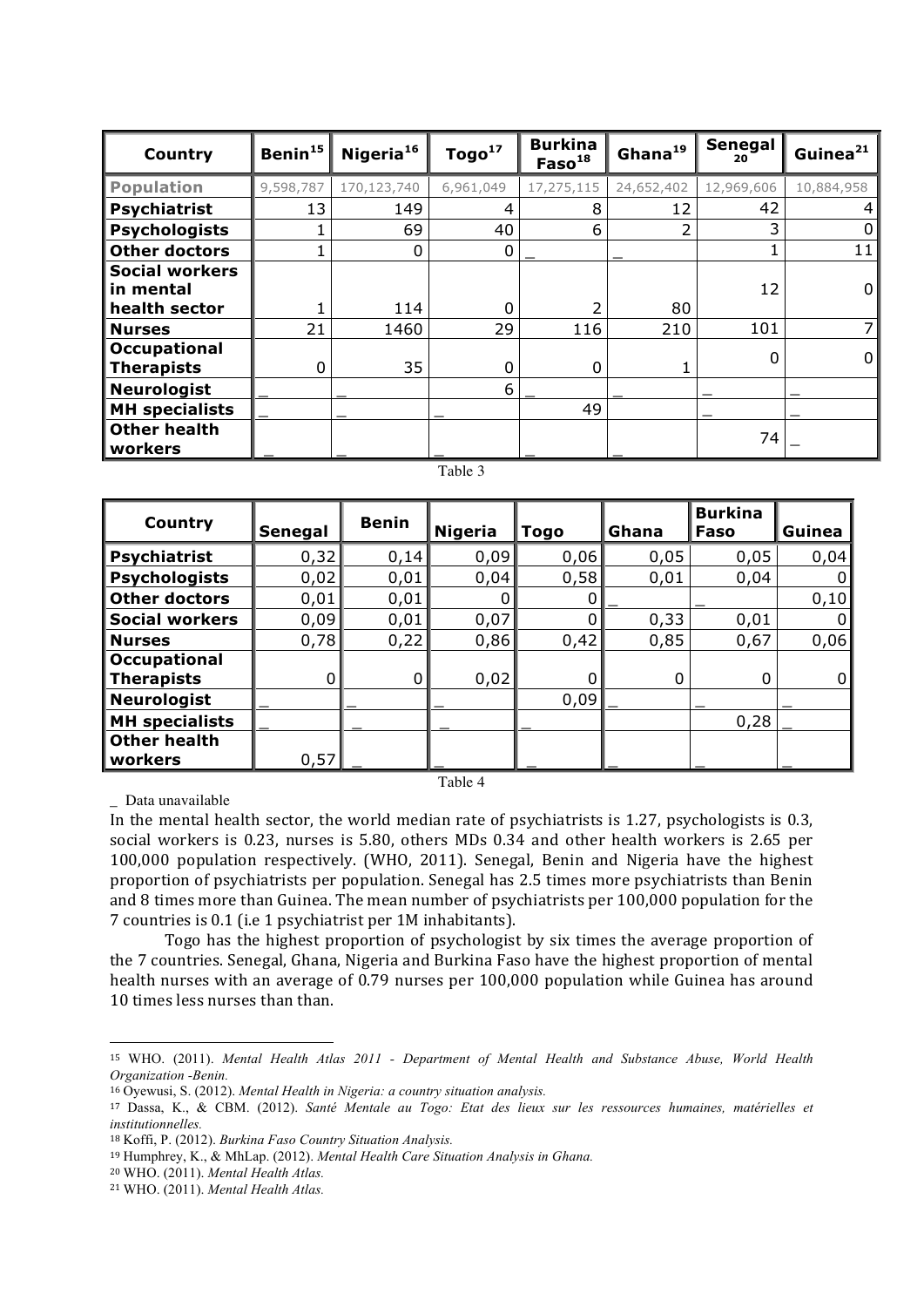Results from our survey show that child psychologists in Nigeria are mainly found in tertiary and research institutions. Treatment from child psychologist is usually better in the private sector. In Togo, child psychologists work mainly at: Terre des hommes Togo, SOS Children's Village, juvenile brigade, Child Protection department and Nursery Claire Site Lomé. Finally, one respondent stated that there is one child psychiatrist in Guinea.

## **Training**

Training for mental health specialists are provided by most of the countries in the public sector. However specialization in psychiatry is not provided in Togo and Guinea. Table 5 represents the training available in the different countries. In some areas, training is provided by NGOs and local associations. Specialization in psychiatry exists in Benin (only 1 psychiatrist graduated from 2002 and 2007), Nigeria, Burkina Faso, Ghana and Senegal while training in psychology is available in Benin, Nigeria, Togo, Burkina Faso (via the MPhil programme) and Senegal (training in psychotherapy via the Senegalese Family Therapy Association and Belgian cooperation). There is little training for mental health social workers and nurses. (Appendix 1.2.)

| <b>Countries</b>           | <b>Benin</b> | <b>Nigeria</b> | Togo | <b>Burkina</b><br>Faso | Ghana | Senegal | Guinea |
|----------------------------|--------------|----------------|------|------------------------|-------|---------|--------|
| Training                   |              |                |      |                        |       |         |        |
| <b>Psychiatry</b>          | Yes          | Yes            | No   | Yes                    | Yes   | Yes     | No     |
| <b>Psychology</b>          |              | Yes            | Yes  | No                     | Yes   |         | No     |
| <b>Psychiatric nursing</b> | Yes          | Yes            |      | Yes                    | Yes   |         | No     |
| <b>Social work</b>         |              |                |      | Yes                    | No    |         | No     |
| Occupational<br>therapy    |              |                |      |                        | No    |         | No     |
| Psychotherapy              |              |                |      |                        |       | Yes     | No     |

Table 5

\_ Data unavailable

# **2. Overview** of ethnographic elements linked to mental health issues in **West Africa**

In general, for the population of the countries studied, mental illness is believed to be of supernatural origin (evil spirits, curse, witchcraft...). This usually encourages a high level of stigma around the mentally ill and healing is primarily sought from a traditional healer. Moreover, some healthcare workers share this belief as well (Bakare, et al., 2009). In rural Africa, some chronic diseases such as epilepsy are also regarded as a mental illness. Whether it is health professionals or the general population, regardless of the level of the people's education, the socio-cultural considerations are identical; the epileptic is stigmatized and is rejected by the family and surroundings. (Sow, 2008). Notions of causation suggesting that affected people are in some way responsible for their illness can also fuel negative attitude towards mental illness.

There are several issues that may contribute to mental illness:

- In Nigeria there is the widespread belief that misuse of drugs is the cause (Adewuya  $\&$ Makanjuola, 2008). Furthermore, it can be noted that twins can be accused of being the root of their parent's illness and behavioral disorders (Ouango, Karfo, Kere, Ouedraogo, Kabore, & Ouedraogo, 1998).
- In Ghana, findings revealed that in the general community, mental disorders in women (and men) are commonly attributed to the work of 'witches', who are almost always women. It was highlighted that in many circumstances, women who are suspected of using witchcraft (usually those who have transgressed or challenged the patriarchal order) to cause mental problems are separated, or expelled from the community,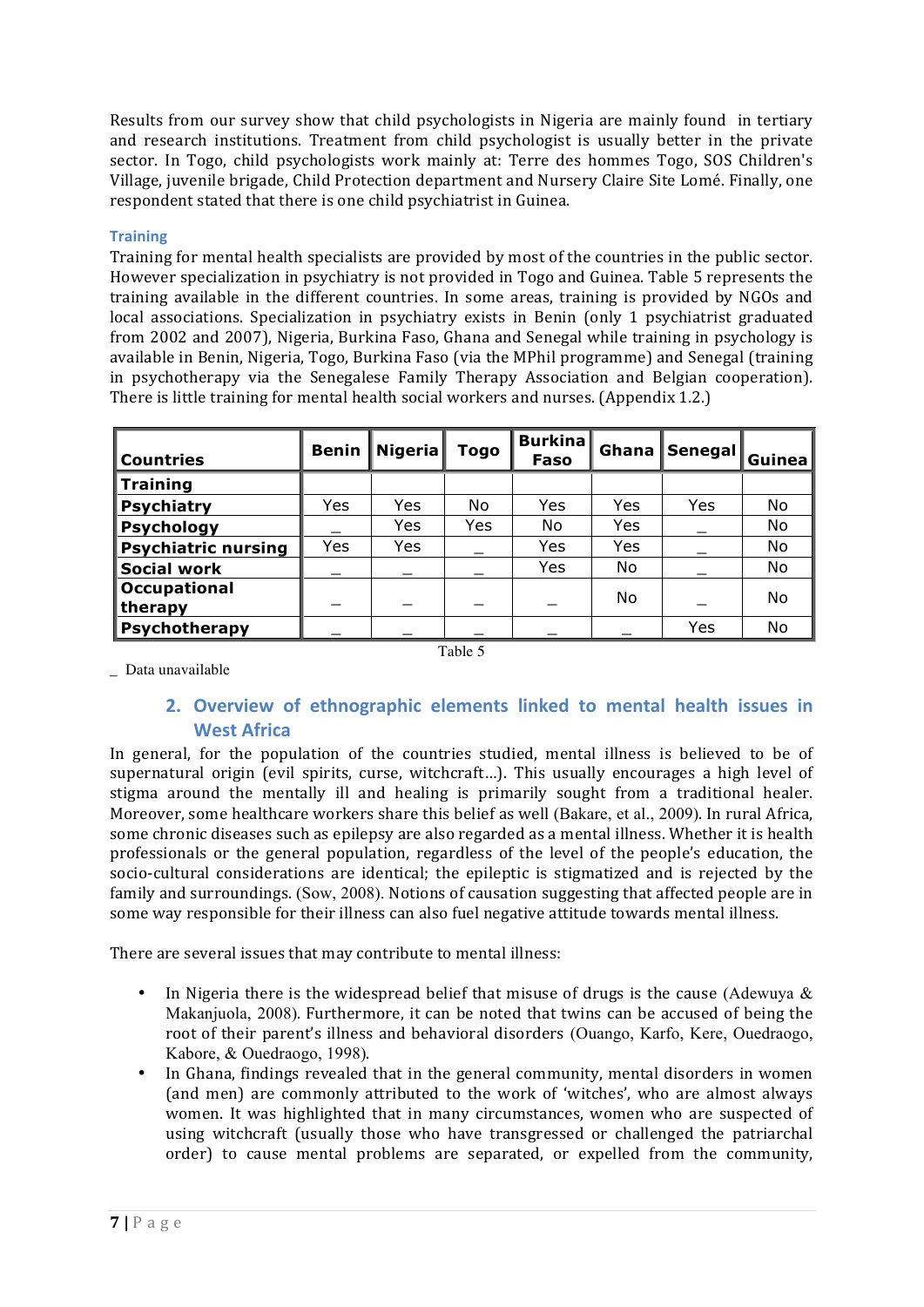particularly in northern Ghana. They are forced to move to designated places, or 'witchcamps'.

- In Burkina Faso for the Mossi population (largest ethnic group in the country), God and ancestral spirits are believed to be the cause of illness, particularly in the field of mental disorders. Ancestral spirits are called "kinkirsi". The explanation of psychological disorders by family, social or intra-psychic conflict is borderline delusional for them. In Burkina Faso twins are called "Kinkirsi" (ancestral spirits). Twins are believed to have supernatural powers and can cause insanity to their biological parents if they disobey them. (Ouango, Karfo, Kere, Ouedraogo, Kabore, & Ouedraogo,
- Research shows a strong relationship between common mental disorders and exposure to domestic violence as well as to Female Genital Mutilation (Ofori-Atta, et al., 2010). This strong relationship exists possibly because violence against women encapsulates humiliation, subordination and entrapment (WHO, 2000), which are associated with depression.
	- $\circ$  In Lomé, Togo, 73 to 97% of the adults surveyed are victims of domestic violence. Lomé's population is very young:  $60\%$  is aged between 10 and 20 years old. Seventyfive percent of children and adolescents have been victims of a type of violence in 2006. (Dassa, Thiam, & Ahyi, 2007)
	- $\circ$  Social and religious constraints that characterize traditional societies in Africa, particularly in Burkina Faso and Guinea, endorse certain forms of violence as educational norms. This is the case for early and forced marriage of young girls and Female Genital Mutilation (FGM). The frequency of early marriages were recognized as important, especially in sub-Saharan Africa and Asia, where  $20$  to  $30\%$  of women marry or form a union before the age of  $18$ . Some girls eventually adapt to the situation while others are left with important psychological disorders. (Siranyan, Ouédraogo, Karfo, & Ouango, 2007)
	- $\circ$  The high prevalence rate of Female Genital Mutilation (FGM) in Guinea and Burkina Faso is of major concern. In 1998, in 21 of the 52 Ministry of Health clinics of rural Burkina Faso, 93% of the women had undergone FGM. This proportion is considerably higher than the population-based prevalence of  $72.5\%$  (WHO, 2006). The median age for FGM is 9.5 years. (Jones, Diop, Askew, & Kaboré, 1999)**.** FGM has been shown to cause immediate complications (pain, bleeding and infection) and delayed complications (sexual, obstetric, psychological problems). Education was found to be associated with a reduced likelihood of undergoing FGM for both Protestant and Catholic women but not for Muslim women. (Karmaker, Kandala, Chung, & Clarke, 2011)
	- $\circ$  As for Guinea, it is one of the countries in Africa where Female genital mutilation is almost universal with a rate of  $99\%$  (UNICEF, 2005). FGM is carried out at a very young age in some parts of the country; around 60 per cent of girls are younger than ten years of age, 80% are between the age of 6 and 14 years old and less than 10% are at the age of 5 or younger. It is important to note that most of the locals (all the men) believe that FGM should be abolished but a sensitization and awareness campaigns have to be undertaken. They found it useful to organize a traditional ceremony that only excludes the genital cutting and that some elements of modern sexual education could be included. (Keita  $&$  Blankhart, 2001)
	- $\circ$  In Ghana domestic violence is to some degree normalized and women is doubly insulted and ashamed when the results of abuse are obvious to all. A senior public health nurse indicates that women's abuse frequently goes unreported, due to the repercussions such reporting could entail (Since 2000, the International Action Against Female Genital Mutilation (INTACT) has been offering practitioners loans in to stop performing the practice in Ghana, in the hope that by 2005, FGM would no longer be practised in the country. However, the study by Ofori et al. shows that this practice may still occur). (Ofori-Atta, et al., 2010)
	- $\circ$  The extreme psychological trauma that this practice can invoke has received very little attention in the literature. It is revealed that this practice may have detrimental psychological repercussions for women. (Ofori-Atta, et al., 2010)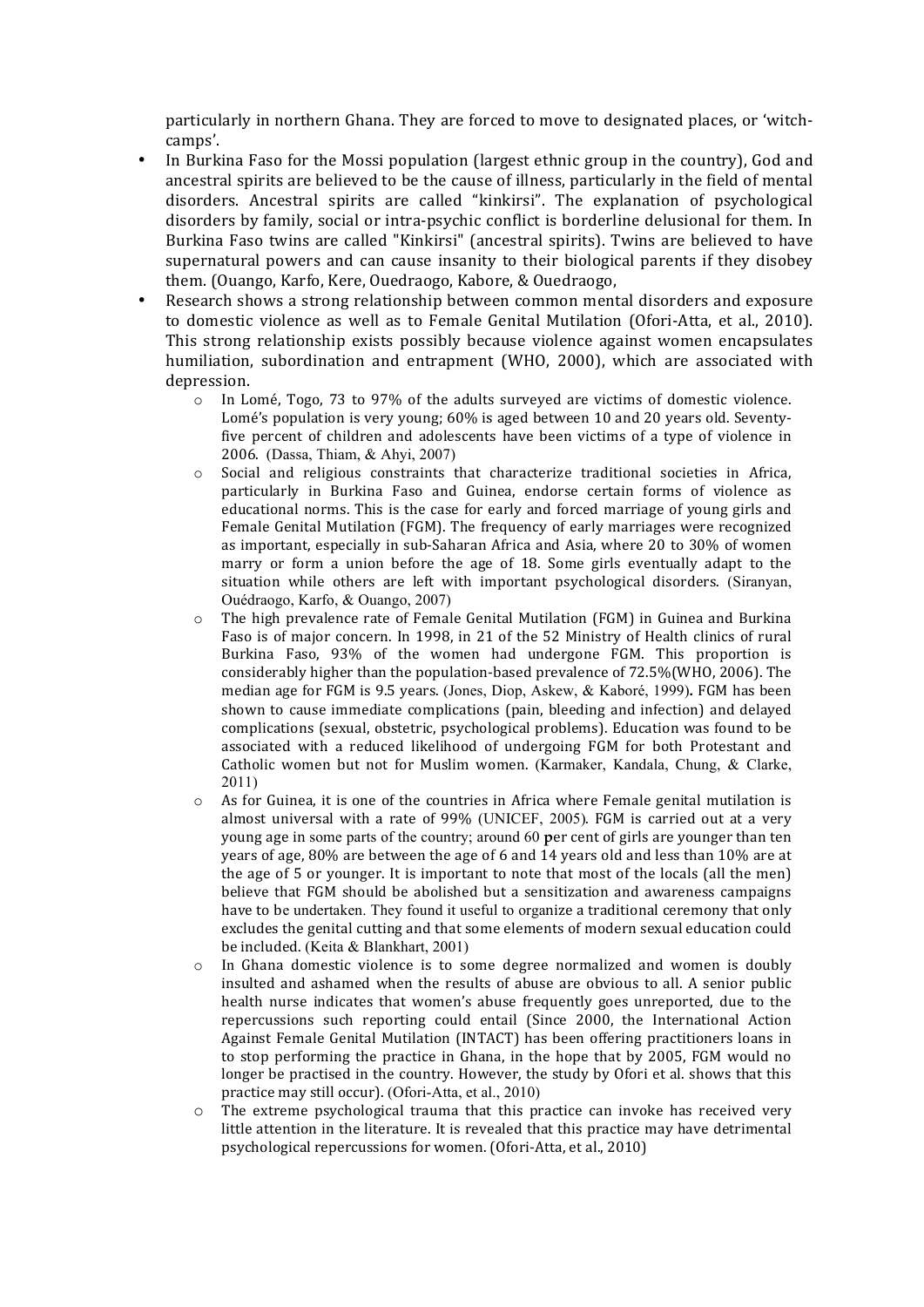# **3.** Examples of formal/informal and modern/traditional mental health **interventions**

As seen, due to the supernatural beliefs of the population of Western Africa, traditional healing is more appropriate and convenient for the people. Modern medicine, primarily lacking a spiritual dimension, does not fully meet the demand of the people. Other than cultural beliefs and price, traditional and faith healers are sought because of the limitations in resources of modern medicine. In this section, firstly, the common practices will be outlined and secondly, we shall attempt to bring out some of the practices that appear to be useful and innovative in this region.

Traditional healers use a mixture of practices comprising of prayers, sacrifices, exorcism, herbs and plants, and drinking of holy water. Some practices are against human rights: restraints (chaining, nailing), alienation, confinement, scarification and beatings. These often result in serious health complications. However, a common finding in Nigeria was that traditional healers could recognize symptoms of severe mental illness and psycho education could improve their understanding of etiology and reduce their tendency to use corporal interventions. (Ayonrinde, Gureje, & Lawal, 2004).

Moreover, it appears that traditional healers are not the only one practicing abuses. In a Nigerian hospital, the medical staff used restraint to prevent patients from disturbing people (78%) and to punish patients (14%) (Nuhu, Yusuf, & Aremu, 2010). Another extreme example of inhuman treatment can also be seen at the "special ward" of Accra Psychiatric Hospital in Ghana, where about 300 men are locked in a set of cells designed for 50. These criminally detained inmates and "voluntary" patients have no access to the outside world or to therapeutic help. Associate professor of psychiatry at the hospital, Samuel Turkson, confirmed patients' allegations of abuse. "Beatings with sticks are still used. Medication is used as punishment. Turkson estimates that half of the "voluntary" patients have no recognizable mental health problem (Roberts, 2001).

In our survey, most respondents have pointed out the high incidence of human right abuses in relation to community care (one respondent says: "physical restraint is the rule").

A more positive aspect of traditional healing is the motherly role that a traditional healer may take during treatment. Counseling is common, especially among priests. Numerous stakeholders, including those at the policy-making level, directly indicated that traditional and faith healers may be appealing to many people as they provide psychosocial and spiritual support. They highlighted that traditional and faith healers are like 'clinical psychologists', providing 'talk therapy', 'counseling' and 'asking questions and providing solutions'. A traditional healer's approach takes strong note of how relationships within the family and community may be affecting the patient's mental health. Traditional healing practices put the individual into a larger dimension; in relation to God, supernatural forces and with the group as a whole. Healers therefore not only have a crucial role in the health of individuals but also in the functioning of the whole community, as they help establish and maintain social codes, bind people together, and propagate local culture and faith (Ae-Ngibise, et al., 2010).

Some innovative practices from different countries are outlined below:

In Burkina Faso, music and dance associated with group healing used by a traditional healer has been studied and the latter believes that it is the best therapeutic practice (Vontress, 1999). The traditional healer believes that the sound that is the force of change; the beat, rhythm, timing and the balance between action and rest are all vital to the therapeutic process. Music, especially drum rhythm, captures the movements of the human body, its sensations and nature itself. Drummers and musicians are an important part of healing. They are considered as assistants in healing. Furthermore, music triggers dance, and dance is magnetic; both contagious and important ingredients for healing. They restore peace and harmony in the individual and the group. Drumming for a sustained period of time at a steady rhythm does wonders for the whole body. If crops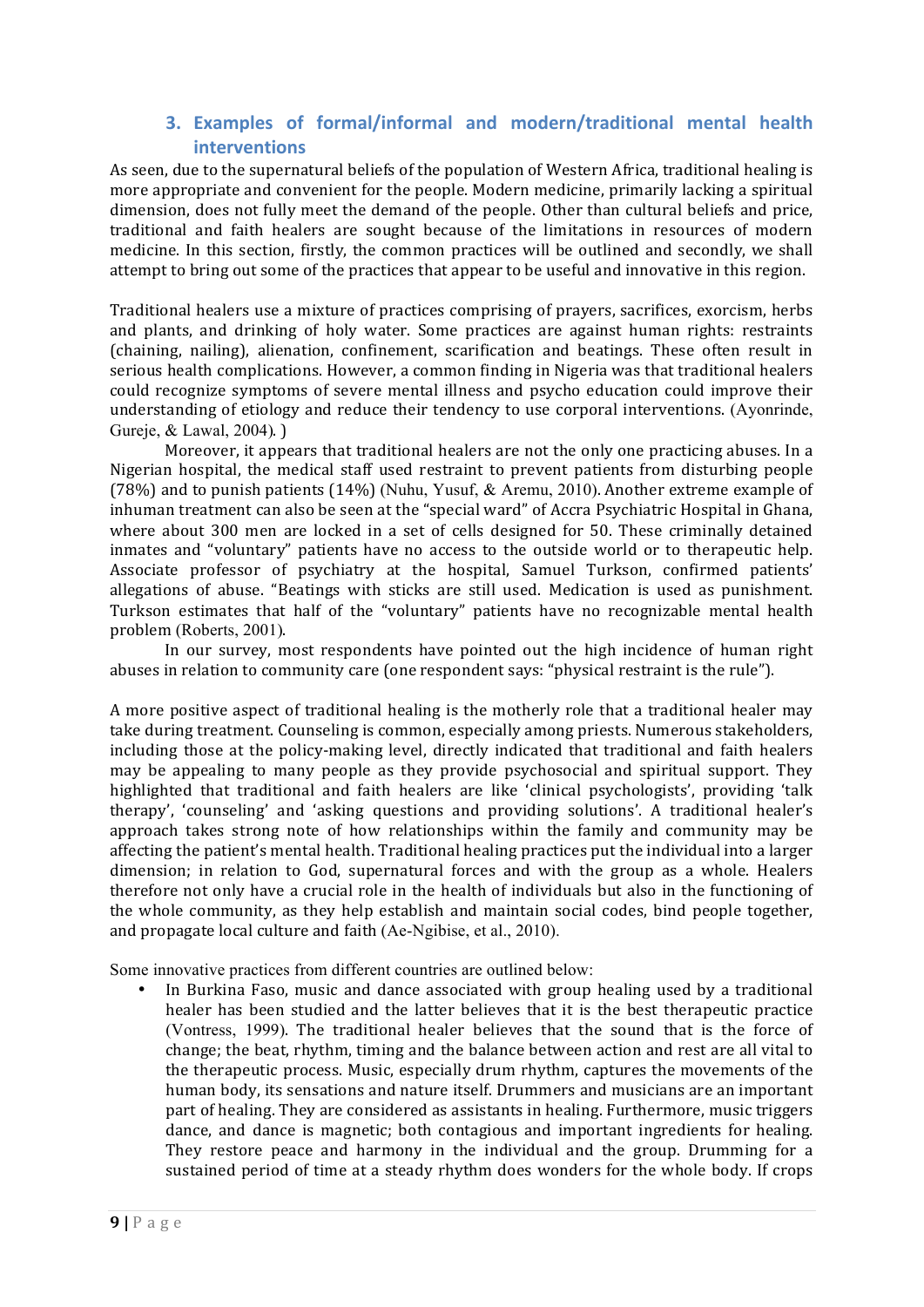are in danger or evil spirits threaten the group, people are eager to participate in the therapeutic festival; the entire village is reanimated after a night of music and dancing. However, we don't have enough information about the prevalence of this practice among traditional healers.

- In Senegal, the patient is never alone; the family feels as involved and distressed. For better efficiency, health professionals found ways to combine traditional concepts and a cultural practice that is difficult to remove in the African context, with the hospital's treatment process. Particularly in major psychiatric services, the practice consisting of the presence of a family member at the patient's side has been institutionalized since 1971 as the patient's "carer" ("accompagnant du malade"). This allowed the mental health workers to have a positive relationship with the family and therefore to ensure follow-up. A recent approach consists of each doctor receiving and following a family as long as he works in the service. (Sylla, Thiam,  $\&$  Guèye, 2008)
	- $\circ$  Compromise between western clinical theories and cultural concepts of each region of Senegal is common. Clinical diagnosis is based primarily on medical examination. Exploratory, psychological, speech therapy and psychomotor tests allow better clinical descriptions to refine and improve the understanding of psychopathology. Systemic therapy, psychoanalysis and psychotherapy are widely used. Specific tools to assess Senegalese children's development has been made but not vet validated. (Fall, Diouf, Thiam, Sylla, & Gueye, 2007). Ker Xaley's child psychiatry center usually collaborates with other medical specialties.
	- $\circ$  Career orientation centers (CNOSP, CROSP), in line with the law of 1991, and medical training services play an important role in the assessment and referral of children with school adjustment difficulties. However, psychologists and/or counselors still provide guidance and psychotherapy despite the lack of proper training and suitable working conditions.
- In Benin, the government advocated for the combination of biomedicine and traditional medicine and hence, extracts of medicinal plants that have proven to be effective throughout centuries in Benin and African cultures were given to the patients. (Tall E. K, 1988)
- In Nigeria, a Public Awareness Program on Mental Health was financed by AUSAID and carried out by the Amaudo Itumbauzo local NGO. It was held in three states for 4 years. Its main focus was to highlight mentally ill patient's human rights and to challenge misconceptions about mental illness. It is interesting to note that their main tool was village-based health workers (VHWs), trained by them, who held a position of respect in the communities. The aim was to increase the number of people receiving appropriate psychiatric care by promoting referral to the network of clinics across the three states. There were statistically significant increases  $(33\% - 48\%)$  in the number of patients who attended the community psychiatric clinics in the last 2 months of the year following the campaign in each state. The increased referral rate to the psychiatric clinics was marked, and seems to occur with a strong temporal relationship to the training of VHWs. Additionally, the creation of a public demand for new clinics and the political impetus to invest necessary resources to do this by local leaders was an unexpected benefit of the training. (Eaton & Agomoh, 2008)
	- o Nigerian respondents from our survey outline that psychologists and psychiatrists use Cognitive Behavioral Therapy, Bell and Pad technique and counseling and that psychotherapy is being introduced in child and adolescent clinics in some part of the country.
- In Guinea, in 2002, a group of health care specialists, social workers, nurses and a European psychiatrist via the Medical Fraternity Guinea NGO (FGM), initiated a medical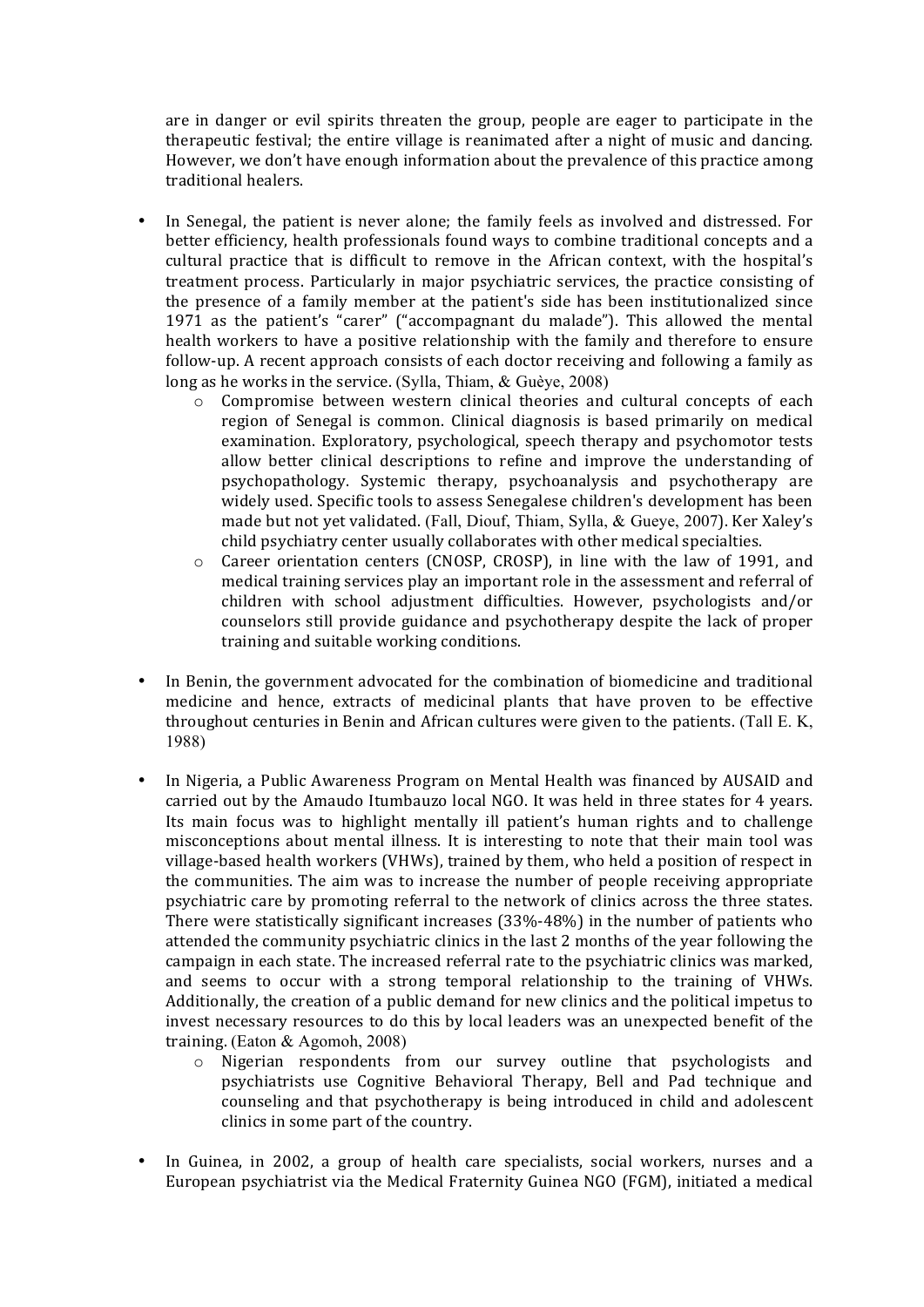facility for the mentally ill in a village called "therapeutic complex of Moriady" (123 km from Conakry). The aim was to bring medical, social and psychological support for the mentally ill and to decentralize the treatment of the mentally ill outside the city of Conakry. More importantly, the villagers were involved in the process from the beginning. The therapeutic complex is an infrastructure composed of a health center (open 24/24), a rehabilitation workshop for the mentally ill. Well-defined services and a monitoring system suitable for primary health care are available. It is also a teaching environment for the inhabitants (agricultural activities for women and socio-educative activities for the youth). The existence of adjacent activities facilitates the rehabilitation of patients. Through the combined efforts of the healthcare team and the village community, care is provided to such a significant number of patients that a specialized structure located in large cities could never achieve. (Sow  $& \text{FMG}, 2010$ )

## **Conclusion**

Unmet needs for the mentally ill are not insignificant in West Africa. There has been progress concerning legislation in the majority of the countries except for Benin and Burkina Faso. Mental health facilities are usually centralized with limited material and human resources and child psychiatry is often regarded as part of general psychiatry. What characterize the countries studied is the supernatural beliefs of mental illness. This usually encourages stigma around the mentally ill and treatment is primarily sought from a traditional healer. Traditional healing is valued because of the psychosocial and spiritual support it provides. However human rights abuses are reported among them but these can even extend to medical staff and hospitals. Despite the unpopularity of mental health care, this literature review has brought to light some innovative practices among traditional healers, health specialists, and locals. Some innovative practices involve using cultural practices as healing practices, mixing cultural practices with western clinical theories, Awareness Program on Mental Health with village-based health workers, decentralization of care in a village by the setting up of a self sustainable medical facility with the involvement of the villages

In this literature review we strive to be as resourceful as possible and for more detailed information, a report per country is available upon request. For some sections of the study (namely governance and financing, legislation, and training) more data is required. This could be done by adding a thorough field study within each country (as this was only a desk study).

As for potential future research, there would be a lot of specific issues that could be looked upon more exhaustively (such as mental health legislations, the feasibility of large-scale awareness and sensitization campaigns to reduce stigma and human rights abuses, etc.)- Looking at Tdh range of action, additional studies could be carried out at a field level on compiling good practices in terms of community mental health activities that impact on Children mental health care or its stigma consequences (endogenous practices as well as support from outside organization). Another focus could be to look at how to enhance the skills of the community workers in order to address mental health issues and stigma, especially when no specific training is available at national level.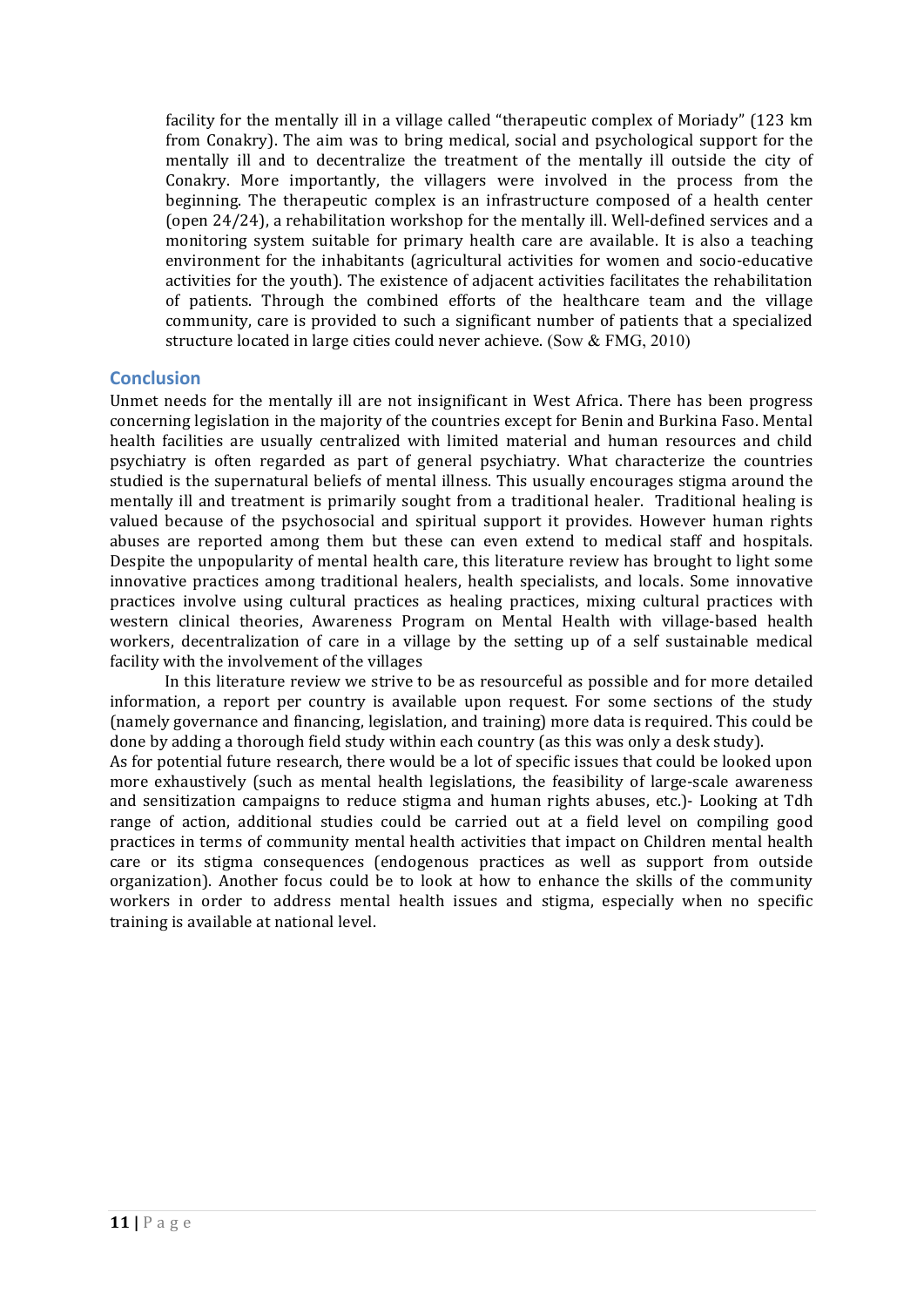# **Acknowledgment**

This research was completed through the support and contribution of many collaborators. A special thank you goes to Dr. Julian Eaton, Psychiatrist and CBM Mental Health Advisor, Togo, for his precious support, referrals and up-to-date mental health country situation analysis reports. We would also like to express our sincere thanks to the following people:

- Mr Woye Fadahunsi, coordinator of MhLap programme, and Mr. Humphrey Kofie, Executive Secretary of Mental Health Society of Ghana, for providing us with the Nigeria mental health situation analysis report (written by Samuel Oyewusi) and the report on Ghana (written by Humphrey Kofie).
- Mr Théodule Bagan, director of Miwagdabé Association (for the integration of the mentally handicapped), Benin, for an interview.
- Mr Florent Kodorou, Director of ReSPESD (Protection network for children in difficulty), Benin, for an interview and referrals.
- Mrs. Emmanuelle Kadya Tall for her articles and thesis.

Last but not least, we thank the following people who agreed to participate in our survey:

- Mr. Ronke Katagum, CEO of TZI Centre for autism and other related developmental disabilities
- Mr. Nwefoh Emeka, mental health advisor, Nigeria
- Mr. Alley Jean-Pierre, psychologist and resource person at Tdh Togo
- Dr. Barry Mariama, mental health programme coordinator in Guinea
- Dr. Bakare Muideen, consultant psychiatrist and head of child and adolescent unit at the Federal Neuropsychiatric Hospital in Nigeria
- Mr. Ode Philippe, project coordinator of community mental health programme in Benue State, Nigeria
- Rev. Kenneth Enyinnaya Nwaubani, project director at Amaudo, center for adults and children with mental health problems and learning disabilities, Nigeria
- Dr. Abdoulaye Sow, public health doctor and director of NGO "Fraternité Médicale" Guinée"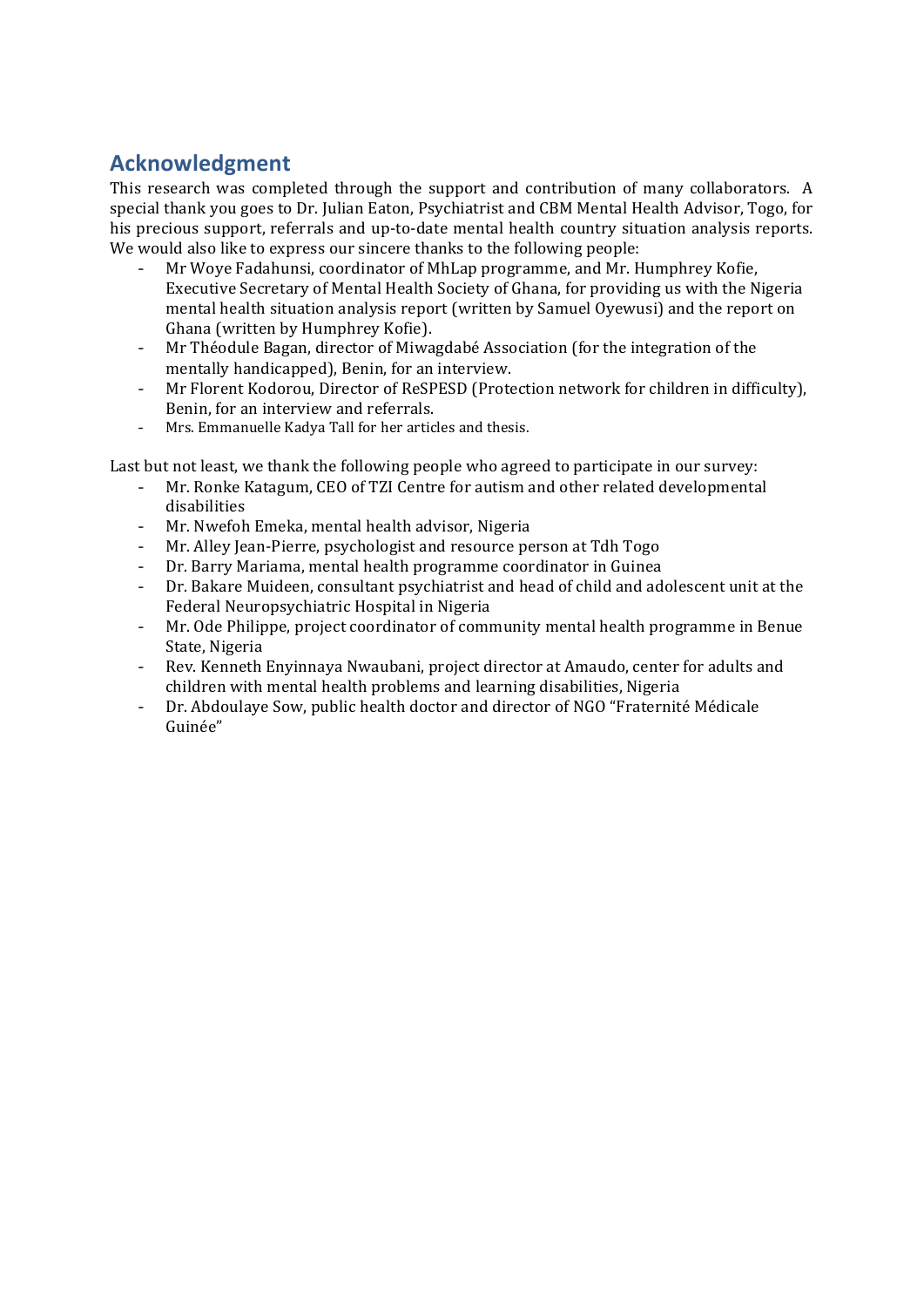# **References**

- Adewuya, A. O., & Makanjuola, R. O. (2008). Lay beliefs regarding causes of mental illness in Nigeria: pattern and correlates. *Social Psychiatry and Psychiatric Epidemiology* (43), pp. 336-341.
- Ae-Ngibise, K., Cooper, S., Adiibokah, E., Akpalu, B., Lund, C., Doku, V., et al. (2010). Whether you like it or not people with mental problems are going to go to them':  $A$ qualitative exploration into the widespread use of traditional and faith healers in the provision of mental health care in Ghana. *International Review of Psychiatry* , 22 (6), pp. 558-567.
- Bakare, M. O., Agomoh, A., Ebigbo, P., Eaton, J., Okonkwo, K., Onwukwe, J., et al. (2009). Etiological explanation, treatability and preventability of childhood autism: a survey of Nigerian healthcare workers' opinion *. Annals of General Psychiatry* , 8 (6).
- Berdirhan Üstün, T. (1999). The Global Burden of Mental Disorders. *American Journal of Public Health* , 89 (9).
- Dassa, K. S., Menick, D. M., & Tabo, A. (2008). Réflexion sur l'offre et la demande de thérapie religieuse chétienne en Afrique Subsaharienne: l'exemple du Togo. *Perspectives Psy , 47*, pp. 52-58.
- Dassa, K. S., Thiam, M. H., & Ahyi, R. G. (2007). Maltraitance des enfants et adolescents au Togo. *Perspectives Psy , 46* (4), pp. 341-348.
- Dassa, K., & CBM. (2012). *Santé Mentale au Togo: Etat des lieux sur les ressources humaines, matérielles et institutionnelles.*
- Fall, L., Diouf, M. L., Thiam, M. H., Sylla, O., & Gueye, M. (2007). Handicap et école au Sénégal. *Perspectives Psy*, 46 (4), pp. 336-340.
- Fall, L., Diouf, M. L., Thiam, M. H., Sylla, O., & Gueye, M. (2007). Près de quarante ans de pratique de pédopsychiatrie au Sénégal. *Perspectives Psy, 46* (4), pp. 329-335.
- Flisher, A. J., Kramer, R. A., Grosser, R. C., Alegria, M., Bird, H. R., & al, e. (1997). Correlates of unmet need for mental health services by children and adolescents. *Psychologic Medicine*, 27(5), pp. 1145-1154.
- Humphrey, K., & MhLap. (2012). *Mental Health Care Situation Analysis in Ghana.*
- Jones, H., Diop, N., Askew, I., & Kaboré, I. (1999). Female Genital Cutting Practices in Burkina Faso and Mali and Their Negative Health Outcomes. *Studies in Family Planning* , 30 (3), pp. 219-230.
- Karfo, K., Sanou, A., Yaogo, a., Ouango, J.-G., & Ouédraogo, A. (2009). Aspects épidémiologiques et cliniques de la dépression chez la femme au CHU Yalgodo Ouédraogo de Ouagadougou, Burkina Faso. *Perspectives Psy , 48* (4), pp. 342-347.
- Karmaker, B., Kandala, N.-B., Chung, D., & Clarke, A. (2011). Factors associated with female genital mutilation in Burkina Faso and its policy implications. *International Journal for Equity in Health, 10* (20).
- Keita, D., & Blankhart, D. (2001). Community-Based Survey on Female Genital Excision in Faranah District, Guinea. *Reproductive health matters* , 9 (18), pp. 135-142.
- Koffi, P. (2012). *Burkina Faso Country Situation Analysis.*
- Loko, G. (2010 йил 16-August). *Bénin : les 36 visages de la maladie mentale*. From gervaisloko.over-blog.com.
- Moron-Nozaleda, M. G., Gomez de Tojeiro, J., cobos-Munoz, D., & Fernandez-Liria, A. (2011). Integrating mental health into primary care in Africa: the case of Equatorial Guinea. *Intervention*, 9(3), pp. 304-314.
- Ngui, E. M., & Flores, G. (2007). Unmet needs for specialty, dental, mental, and allied health care among children with special health care needs: Are there racial/ethnic disparities? *Journal of Health Care for the Poor & Underserved , 18* (4), pp. 931-949.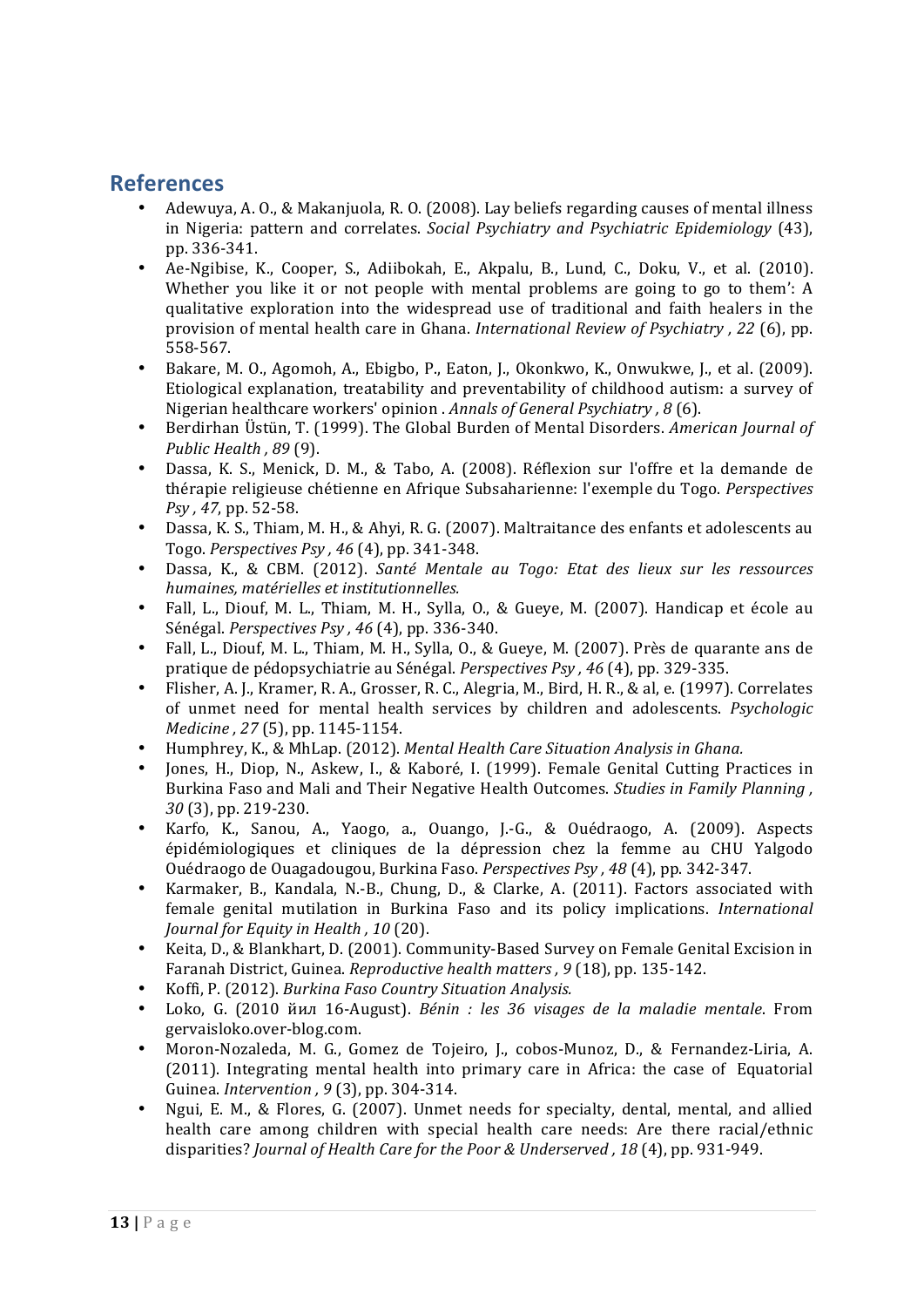- Ngui, E. M., Khasakhala, L., Ndetei, D., & Roberts, L. W. (2010). Mental disorders, health inequalities and ethics: A global perspective. *Int Rev Psychiatry* , 22 (3), pp. 35–244.
- Nuhu, F., Yusuf, A., & Aremu, S. (2010). Use of Restraint in the Psychiatric Setting: Knowledge of Medical Staff in a Nigerian Psychiatric Hospital . *Nigerian Journal of Psychiatry*, 8(1).
- Nyong'O, P. A. (2011 йил August). *official opening ceremony of Africa Association of Psychiatrists & Allied Professionals /Kenya Psychiatric Association Conference 2011.* Retrieved 2012 йил November from Government of Kenya- Ministry of Medical Services: http://www.medical.go.ke/index.php?option=com\_content&view=article&id=103:honpr of-peter-a-nyongo-minister-for-medical-services-during-the-official-opening-ceremonyof-africa-association-of-psychiatrists-a-allied-professionals-kenya-psychiatricassociation-conference-2011
- Ofori-Atta, A., Cooper, S., Akpalu, B., Osei, A., Doku, V., Lund, C., et al. (2010). Common understanding of women's mental illness in Ghana: Results from a qualitative study. *International Review of Psychiatry*, 22 (6), pp. 589-598.
- Ofori-Atta, A., Read, U., Lund, C., & MHaPP-Research-Programme-Consortium. (2010). A situation analysis of mental health services and legislation in Ghana: challenges for transformation. *African Journal of Psychiatry*, 13, pp. 99-108.
- OSAR, O. S., & Kuthan, F. (2010). *Guinée Conakry: possibilités de prise en charge psychiatrique et traitement des PTSD.*
- Ouango, I.-G., Karfo, K., Kere, M., Ouedraogo, M., Kabore, G., & Ouedraogo, A. (1998). Concept traditionnel de la folie et difficultés thérapeutiques psychiatriques chez les Moosé du Kadiogo. *Santé mentale au Québec*, 23 (2), pp. 197-210.
- Oyewusi, S. (2012). *Mental Health in Nigeria: a country situation analysis.*
- Prince, M., Patel, V., Saxena, S., Mai, M., Maselko, J., Phillips, M. R., et al. (2007). No health without mental health. *Lancet*, 370 (9590), pp. 859-887.
- Roberts, H. (2001). A way forward for mental health care in Ghana. *The Lancet*, 357 (9271), p. 1859.
- Sachdev, P. (2005). Neuropsychiatric Disease and Treatment. 1 (3), pp. 191-192.
- Siranyan, S., Ouédraogo, A., Karfo, K., & Ouango, J.-G. (2007). L'histoire de Salamata ou l'impacte psychopathologique d'un mariage précoce. *Perspective Psy* , 46 (4), pp. 349-353.
- Sow, A. (2008). Accès aux soins des épileptiques en Guinée : enquête sur les obstacles liés au contexte socio-anthropologique et à la disponibilité des médicaments. *Epilepsies ,* 20 (1), pp. 38-44.
- Sow, A. (2011). La santé mentale comme porte d'entrée à l'installation d'un service de santé de première ligne. *Santé conjuguée* (56), pp. 55-57.
- Sow, A., & FMG. (2010). Modèle de soins aux malades mentaux en rural Africain. "Cas du Village de Moriady". Expérience d'une organisation non gouvernementale (Fraternité Médicale Guinée) en Guinée. *Santé mentale en Haiti* (2), pp. 179-189.
- Sylla, A., Thiam, M. H., & Guèye, M. (2008). Une forme d'implication thérapeutique des familles en institution psychiatrique au Sénégal : l'admission d'un accompagnant du malade *. Perspectives Psy* , 47 (1), pp. 47-51.
- Tall, E. K. (1988). Le Centre de Neuro-Psychiatrie de Jacquot: Un Itinéraire ou les difficultés de la mise en place des structures de a psychiatrie Africaine. *Psychopathologie Africaine*, 1 (28), pp. 5-20.
- UNICEF. (2005). *Female genital mutilation/cutting: a statistical exploration.* New York.
- Vontress, C. E. (1999). Interview with a traditional African Healer. *Journal of Mental Health Counseling* , 21 (4), pp. 326-336.
- WHO. (2002). Health, Economic Growth, and Poverty Reduction: The Report of Working Group 1 of the Commission on Macroeconomics and Health, Geneva.
- WHO. (2004). *GBD* report.
- WHO. (2007). *Ghana country summary: A very progressive mental health law.*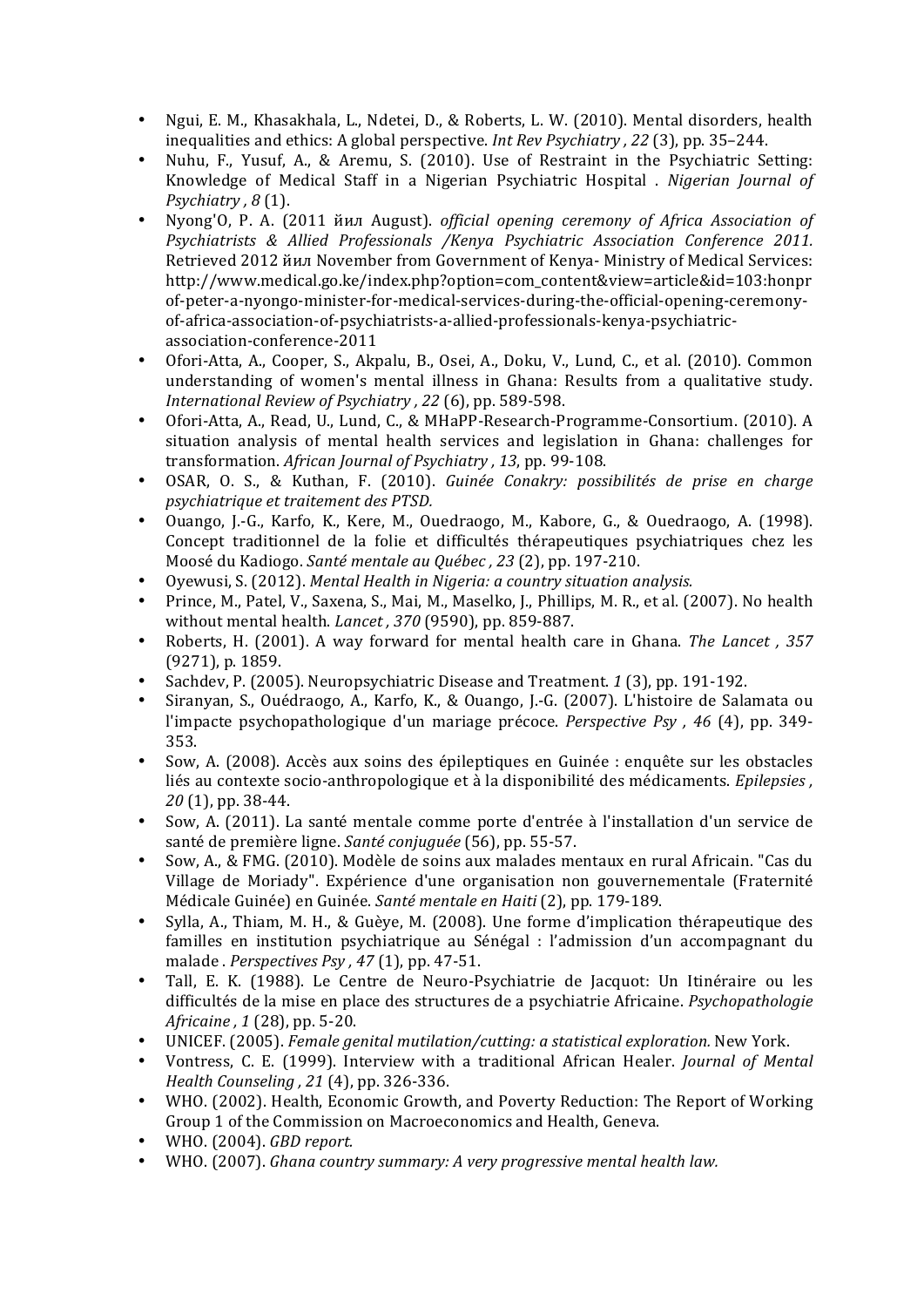- WHO. (2013). *Mental Health.* Récupéré sur http://www.who.int/topics/mental\_health/en/
- WHO. (2011). Mental Health Atlas Department of Mental Health and Substance Abuse-*Guinea.*
- WHO. (2011). *Mental Health Atlas - Nigeria.*
- WHO. (2011). Mental Health Atlas.
- WHO. (2011). Mental Health Atlas 2011 Department of Mental Health and Substance *Abuse .*
- WHO. (2011). Mental Health Atlas 2011 Department of Mental Health and Substance *Abuse, World Health Organization -Benin.*
- WHO. (1999). *The World health Report 1999- Making a difference.* Geneva.
- WHO. (2007). WHO Assessment Instrument for Mental Health Systems (WHO-AIMS) *report in the Republic of Benin.*
- WHO. (2006). WHO-AIMS report on Mental Health System in Nigeria.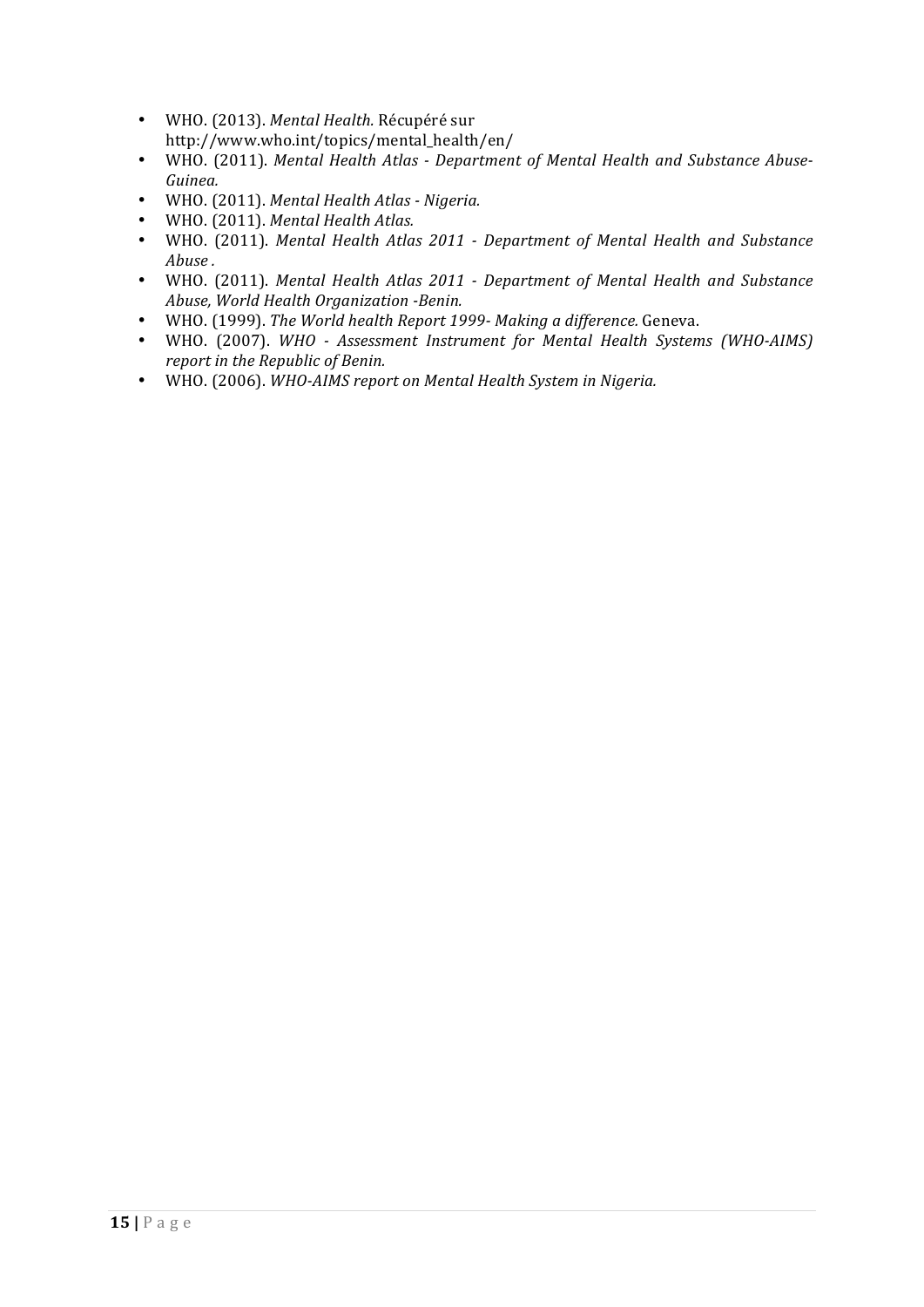# **Appendix**

## **1.1.** Prevalence of mental disorders per country

### **Guinea**

Because of cultural and economic context, a large number of epileptics do not receive appropriate treatment. In Guinea, there is only one Department of Neurology, EEG is not available in the public structures, and the number of specialists is very small with less than 10 neurologists, neurosurgeons and psychiatrists for 8 million inhabitants. Traditional therapeutic methods are numerous. In most African countries, phenobarbital is the cheapest most commonly available and prescribed drug for epilepsy. Unfortunately in Guinea, phenobarbital is not available in the central pharmacy of the country. The NGO "Fraternité Médicale Guinée", is the only structure that provides care for epileptics.  $(Sow, 2008)$ 

Respondents from our survey listed autism, post-partum psychosis and mutism as being part of the five most prevalent mental disorders in Nigeria.

#### **Nigeria**

In Nigeria, the users (adults and children) treated in outpatient facilities are primarily diagnosed with schizophrenia (52%) and mood (affective) disorders (31%). The admission diagnoses of inpatient units were primarily schizophrenia and related disorders (43%) and mood (affective) disorders (25%). The patients admitted to mental hospitals have the following primary diagnoses; Schizophrenia, schizotypal and delusional disorders (51%) and mood (affective) disorders (24%). (WHO, 2006)

Post-traumatic disorder, mental retardation, ADHD, and autism are considered by respondents from our survey as being part of the five most prevalent mental disorders in Nigeria.

#### **Togo**

In Togo, depression is among the main reasons for consultation and is often expressed through somatic complaints and delusions of persecution. However, it is estimated that the proportion of sufferers are more important; since depression is less disturbing than psychotic disorders, families are less motivated to bring them to a health specialist. Intellectual disability is a real public health problem in some areas of the country due to lack of iodine. Currently thirty to fifty thousand children in Togo have brain lesions due to iodine deficiency. (Dassa & CBM, 2012)

Mental and behavioral disorders often result from drug abuse. Withdrawal syndrome is the main reason for hospitalization at CHU-CAMPUS Lomé. At the psychiatric hospital called Zébé, common disorders are: deficit syndrome, acute psychotic disorders, paranoid reactions and schizophrenic syndromes

Furthermore, it is estimated that there are between 45,000 and 90,000 patients with epilepsy in Togo: each year, about 5000 people become epileptic. Current research confirms the role of hyperhomocysteinemia<sup>22</sup> in the occurrence of stroke  $(46%)$  and dementia  $(12.4%)$  in Togo. In some regions, cysticercosis<sup>23</sup> represents a risk factor for epilepsy. (Dassa & CBM, 2012)

#### **Benin**

 

In Benin, people in the public mental hospitals are principally from the following three diagnostic groups, 50% depressive, 25% psychotics and, 25% nervosa. Less than 20% of the patients received one or more psychosocial intervention during the 2006. Neurotic disorders  $(30\%)$ , followed by schizophrenia  $(15\%)$ , are the most prevalent diagnoses in community based psychiatric units. Generally diagnoses of admission are: 43% of patients suffering from schizophrenia or schizotypal disorders, 28% of mood disorders and 19% of organic disorders,

<sup>&</sup>lt;sup>22</sup> hyperhomocysteinaemia is a medical condition characterized by an abnormally high level of homocysteine (nonprotein) in the blood.. This condition is a significant risk factor for the development of a wide range of diseases.

<sup>&</sup>lt;sup>23</sup> Cysticercosis refers to tissue infection after exposure to eggs ofthe pork tapeworm, which migrate to the brain and muscles causing cysts.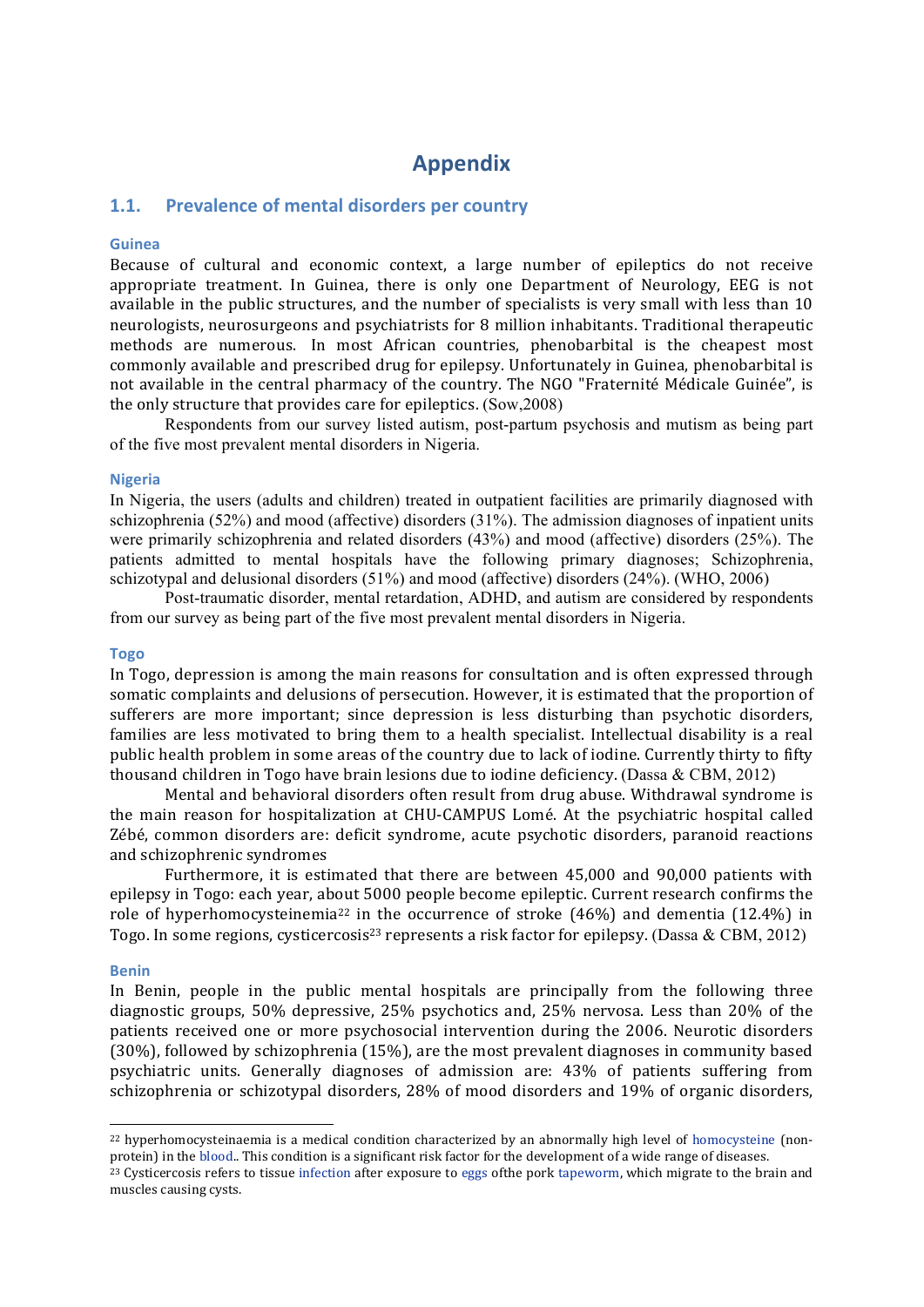such as epilepsy and dementia. Pr. M. Tognidé, director of the Jacquot National psychiatry Hospital states that in Benin there were 3,26% suicidal attempts and 60% of the patients suffer from mood disorders. He points to the uprise of drug addiction and depression. Furthermore the youth represents the majority of mentally ill patients.  $(Loko, 2010)$ 

## **Burkina Faso**

In Burkina Faso, neuropsychiatric disorders are estimated to contribute to  $5.8\%$  of the global burden of disease (WHO, 2008). The main reasons for consultation in psychiatric facilities are acute and chronic delusional disorders, disorders related to drug abuse, epilepsy, mental and behavioral disorders associated with somatic complaints and depression.

In the specific case of children and adolescents, parents consult for learning disabilities, mental deficiencies, epilepsy, and child psychosis.

At the university hospital Ouédraogo Ouagadougou in the capital of Burkina Faso (CHU-YO), between 1997 and 2007,one of five women in the psychiatric department suffered from depression. According to the ICD-10 classification, moderate depressive episode with somatic syndrome are found in 41% of the cases. Students represented 16% of the women diagnosed with depression. (Karfo, Sanou, Yaogo, Ouango, & Ouédraogo, 2009)

## **Senegal**

In Senegal, neuropsychiatric disorders are estimated to contribute to 7.0% of the global burden of disease (WHO, 2008). Mental health facilities in Senegal receive children and adolescents suffering from all forms of disorders; from the most simple with children who only need some guidance, to more complex whereby no solution is yet available in Senegal (disharmonic or severely autistic children, (pre) adolescents with intellectual disabilities...). In between these extremes are the difficulties encountered to provide special education to children with more or less acute physical, social or psychological impairment. These children are often shuffled from one institution to another before being effectively excluded when they reach a certain age. Moderate intellectual disabilities, behavioral disorders, specific learning disabilities and language disorders are more common. They can evolve satisfactorily in institutions, but at some point they require other services that are no longer available. Sometimes it is not uncommon that they lose some acquired skills due to this lack of organization and low collaboration between health professionals. (Fall, Diouf, Thiam, Sylla, & Gueye, Handicap et école au Sénégal, 2007)

Based on prevalence rates from the World health Survey 2004, it is estimated that at least 2,816,000 people in Ghana  $(13\%$  of the adult population) are likely to be affected by mental disorders. Approximately 3% (650,000 people) are suffering from a severe mental disorder and a further 10% from a moderate to mild mental disorder. According to the annual report of the Ghana health services 2005, estimates show that only 1.17% receive treatment (for mental disorders including substance abuse and neurological disorder) (WHO, 2007). The four most common diagnoses in inpatient psychiatric hospitals are schizophrenia (25%), substance abuse (17%), Depression (12%) and hypomania (10%). In outpatient facilities patients are more treated for epilepsy  $(29%)$ , followed by acute psychosis  $(28%)$ , Neurosis  $(27%)$  and substance abuse (16%). (WHO, 2007). Child mental health in Ghana remains problematic and is still regarded as part of general psychiatry. The concentration has always been on adult mental health and so child and adolescent mental health has always been left in limbo, so it will appear as though within the circle of mental health, child mental health is further discriminated against. (Ofori-Atta, Read, Lund, & MHaPP-Research-Programme-Consortium, 2010)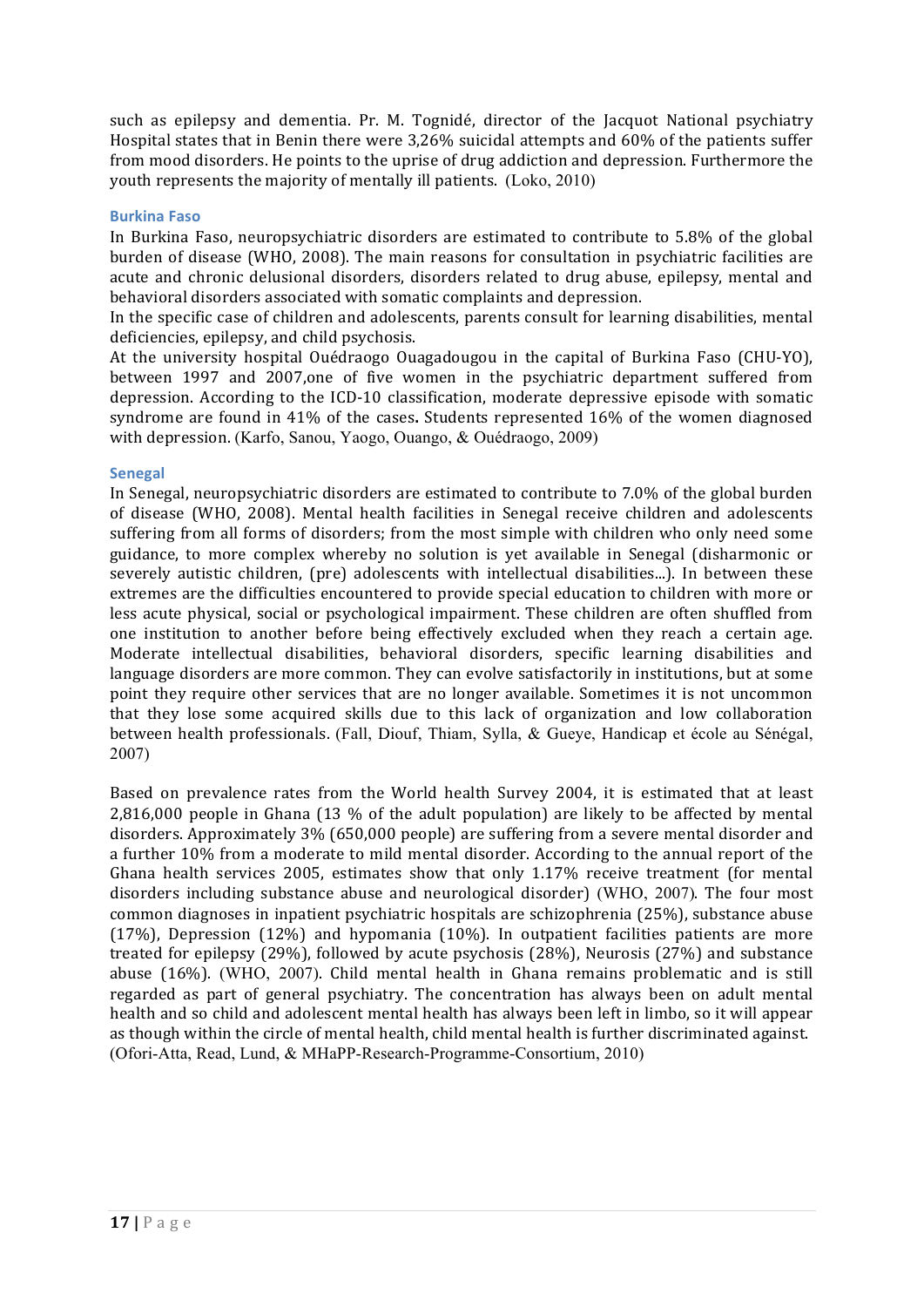## **1.2. Training available per country**

## **Benin**

From 2002 to 2007, only one psychiatrist graduated, no psychologists with at least a year of experience in mental health care, and no nurses specialized in mental health care were trained. Four percent of undergraduate training hours for medical students are devoted to psychiatry and mental health related subjects. Nurses receive about 10 hours of training on psychiatry and mental health related subjects during their undergraduate training. The government does not often support research in mental health or it's development partners. (WHO, 2007)

## **Nigeria**

It is estimated that about  $3\%$  of the undergraduate training hours for medical doctors is devoted to mental health, in comparison to 13% of the training hours for nurses and 3% for nondoctor/non-nurse primary health care workers. Fourteen percent of mental hospitals staff and twenty percent of inpatient psychiatric units and community residential facilities staff have had at least one day training, meeting, or other type of working session on human rights protection of patients in 2005.

The number of professionals graduated in 2005 in academic and educational institutions is 3,189 (11.65 per 100,000): 8 psychiatrists (0.03 per 100,000), 320 nurses with at least 1 year training in mental health care  $(1.17$  per  $100,000$ ), 7 psychologists with at least 1 year training in mental health care (0.02 per 100,000), no social worker with at least 1 vear training in mental health care, and no occupational therapists with at least 1 year training in mental health care. At least 25% of psychiatrists migrate to other countries within five of the completion of their training. 

The majority of primary health care doctors and primary health care nurses have not received official in-service training on mental health from 2006-2011. Officially approved manuals on the management and treatment of mental disorders are not available in the majority of primary health care clinics. (WHO, 2011)

### **Togo**

There is a paramedical personnel trained on the field and working in mental health facilities. Recently, the NGO Mercy Ship has formed fifty doctors and paramedics. The staff, while not being primary providers in mental health facilities, is a group to be targeted for future degree programs. It seems crucial that these workers who are not specialized in mental health but have acquired skills, should be deployed in mental health structures. Social workers, educators and specialized therapists (eg. speech therapists) are trained locally but are rarely integrated in the mental health care system. There is no specialized training in mental health for health administrators. There is no occupational therapist, psychomotor therapist, or specialized teachers in Togo. The University of Lomé trains neurologists (diploma of specialized studies in neurology for general practitioners), and psychologists (clinical, educational and industrial psychology). There is no specialized training in psychiatry (psychiatrist, psychiatric nurse). However, Mental Health courses (neurology, psychiatry and psychology) are provided during medical and psychosocial staff training.(Dassa  $&$  CBM, 2012)

### **Burkina Faso**

The Ouagadougou University provides psychiatry training. Psychologists are trained in Europe. Social workers are trained in Ouaga and Gaoua and nurses are trained in Ouaga.

Health practitioners not specialized in mental health receive theory and practical courses in mental health:

### Health nurses: 15h theory and 2 weeks practice

Doctors: 30h theory and 3 months internship in  $5<sup>th</sup>$  year and 2 months in 7<sup>th</sup> year

## **Ghana**

Psychiatrists and neurologists have 3 years of specialization and 2 additional years to become consultant on top of the 6 years of general medical curriculum. They have the obligation to take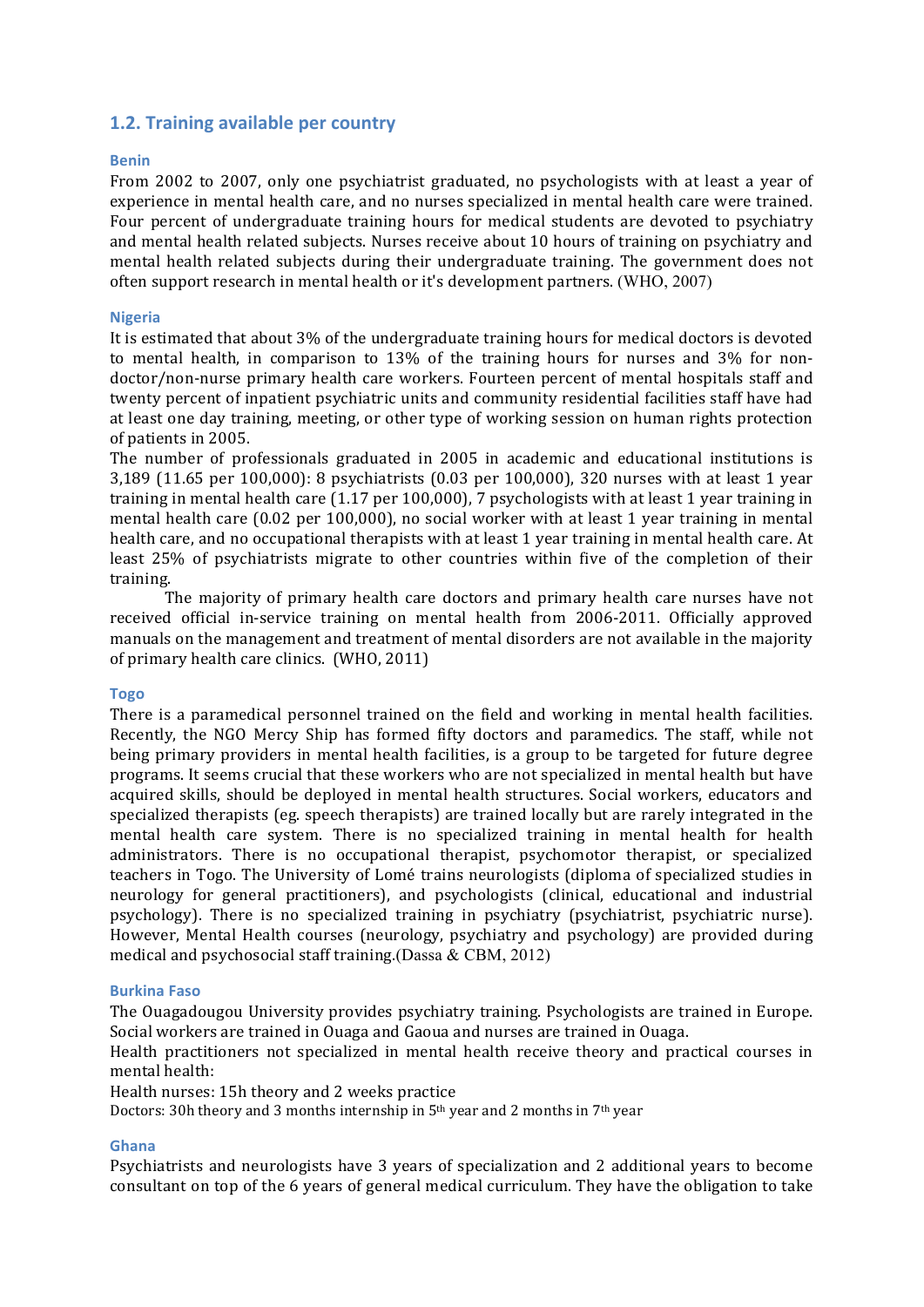2 professional courses every year. They are registered and are provided with a certificate for each course. Psychologists have a 3 years degree course via the MPhil programme. Psychiatric nurses have 18 months of specialization after general nursing training, or 3 years for straight psychiatric nursing training.

There are no degree courses for mental health social workers and occupational therapists. It is important to note the important migration of locally trained staff to more lucrative work abroad. (WHO, 2007)

## **Senegal**

In Senegal 4 years of specialization in general psychiatry is provided but there are no training courses in child psychiatry. The creation of a chair of psychiatry by the African and Malagasy Council for Higher Education (CAMES) should contribute to an improvement in that area. Furthermore, students should be better sensitized concerning child psychiatry (the death of the father of child psychiatry in Senegal, discouraged the population to pursue this field).

Concerning psychotherapy, since a few years, the Senegalese Family Therapy Association with its systemic approach and Belgian cooperation, has been promoting sensitization and training. There are no schools for speech therapy or psychomotor education (Nevertheless, their is a Cameroon institute specializing in psychomotor education and body-oriented therapy which receives several African nationalities on affordable terms). (Fall et al., 2007)

## **Guinea**

No training in mental health is provided in the public sector. (WHO, 2011)